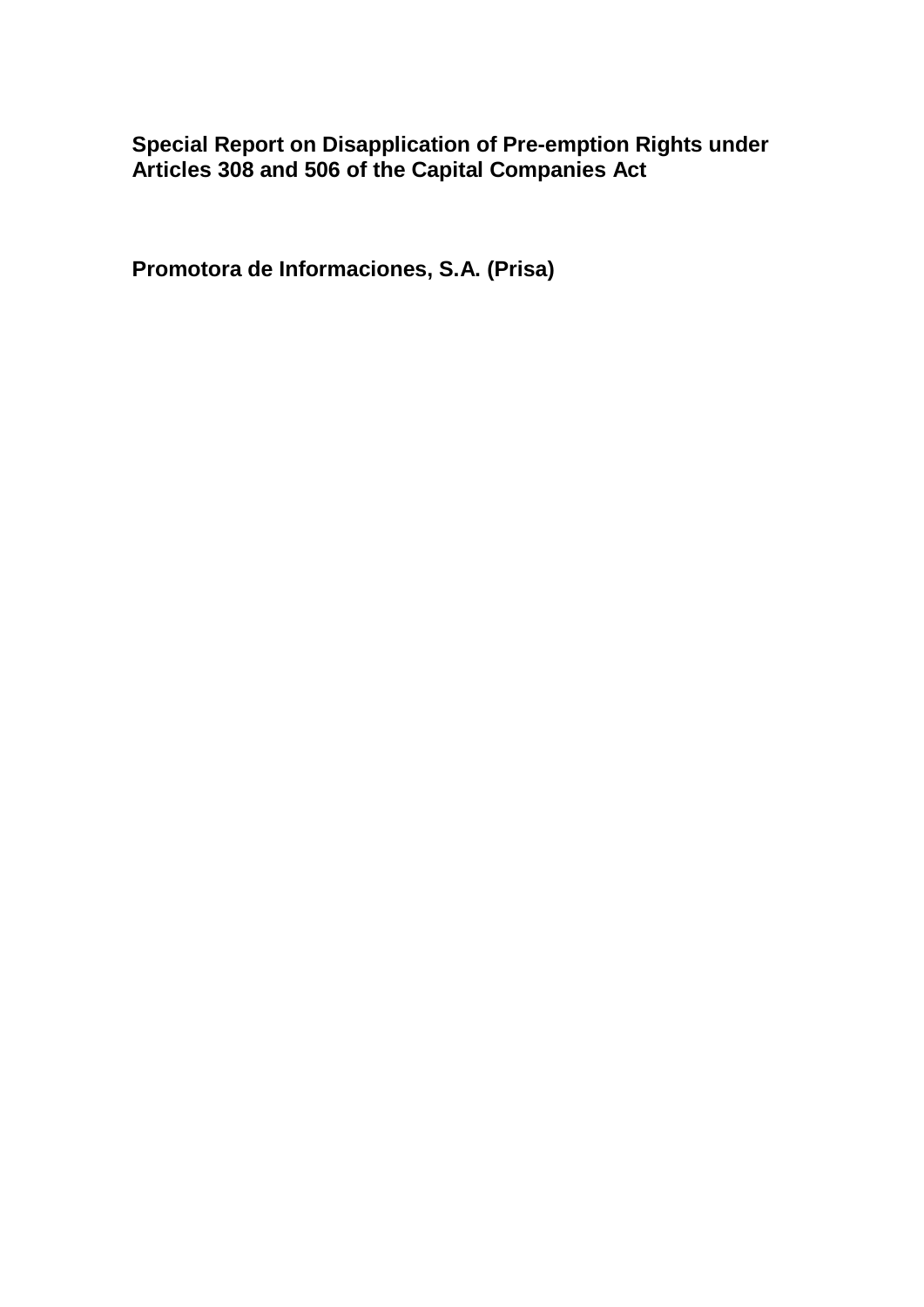

Ernst & Young, S.L. Torre Picasso Ernst & Toung, S.L.<br>
Torre Picasso<br>
Plaza Pablo Ruiz Picasso, 1<br>
28020 Madrid<br>
Plaza Pablo Ruiz Picasso, 1<br>
ey.com Plaza Pablo Ruiz Picasso, 1 28020 Madrid

Tel.: 902 365 456 ey.com

## **SPECIAL REPORT ON DISAPPLICATION OF PREEMPTION RIGHTS UNDER ARTICLES 308 AND 506 OF THE CAPITAL COMPANIES ACT**

To the Shareholders of Promotora de Informaciones, S.A. (Prisa):

For the purposes contemplated in articles 308 and 506 of the Capital Companies Act, the recast text of which was approved by Royal Legislative Decree 1/2010 of 2 July 2010 (the "Capital Companies Act"), and in accordance with our engagement letter dated 25 July 2014, we issue, by reason of appointment by Ms. Isabel Adoración Antoniano González, Commercial and Personal Property Registrar number 1 of Madrid, which occurred on 23 July 2014, this special report on the increase of the capital of Promotora de Informaciones, S.A. (hereinafter "Prisa" or the "Company"), in a nominal amount of eighteen million eight hundred sixty-seven thousand nine hundred twentyfour euros and fifty cents (€18,867,924.50), by issue and circulation of a total of one hundred eighty-eight million six hundred seventy-nine thousand two hundred forty-five (188,679,245) new Class A common shares, having a par value of ten cents on the euro ( $\epsilon$ 0.10) each, represented by book entries. The new shares will be issued with an issue premium of forty-three cents on the euro (€0.43) per share and, therefore, the issue premium corresponding to all of the new shares will amount to eighty-one million one hundred thirty-two thousand seventy-five euros and thirty-five cents (€81,132,075.35). The total amount of par value and issue premium corresponding to the new shares, which together will amount to ninety-nine million nine hundred ninety-nine thousand nine hundred ninety-nine euros and eighty-five cents (€99,999,999.85), will be fully paid up by cash contribution at the time of subscription thereof.

The capital increase will be addressed to Consorcio Transportista Occher, S.A. de C.V., an existing Mexican commercial company, which has assumed the obligation to Prisa to fully subscribe the capital increase. The new shares will give their owner the same voting and economic rights as the Company's currently outstanding Class A common shares, from the date the corresponding capital increase is registered with the Commercial Registry. Subscription and payment for the Shares are conditioned on previously obtaining this required report from the statutory auditor (auditor de cuentas) appointed by the Commercial Registry, and must be accomplished within the ten calendar days following the date of this report.

Subscription and payment for the capital increase will be undertaken with disapplication of pre-emption rights, accompanied by the Report of the Prisa Board of Directors prepared on 22 July 2014 (which is attached as annex I). This special report, prepared by us, together with the aforesaid Report of the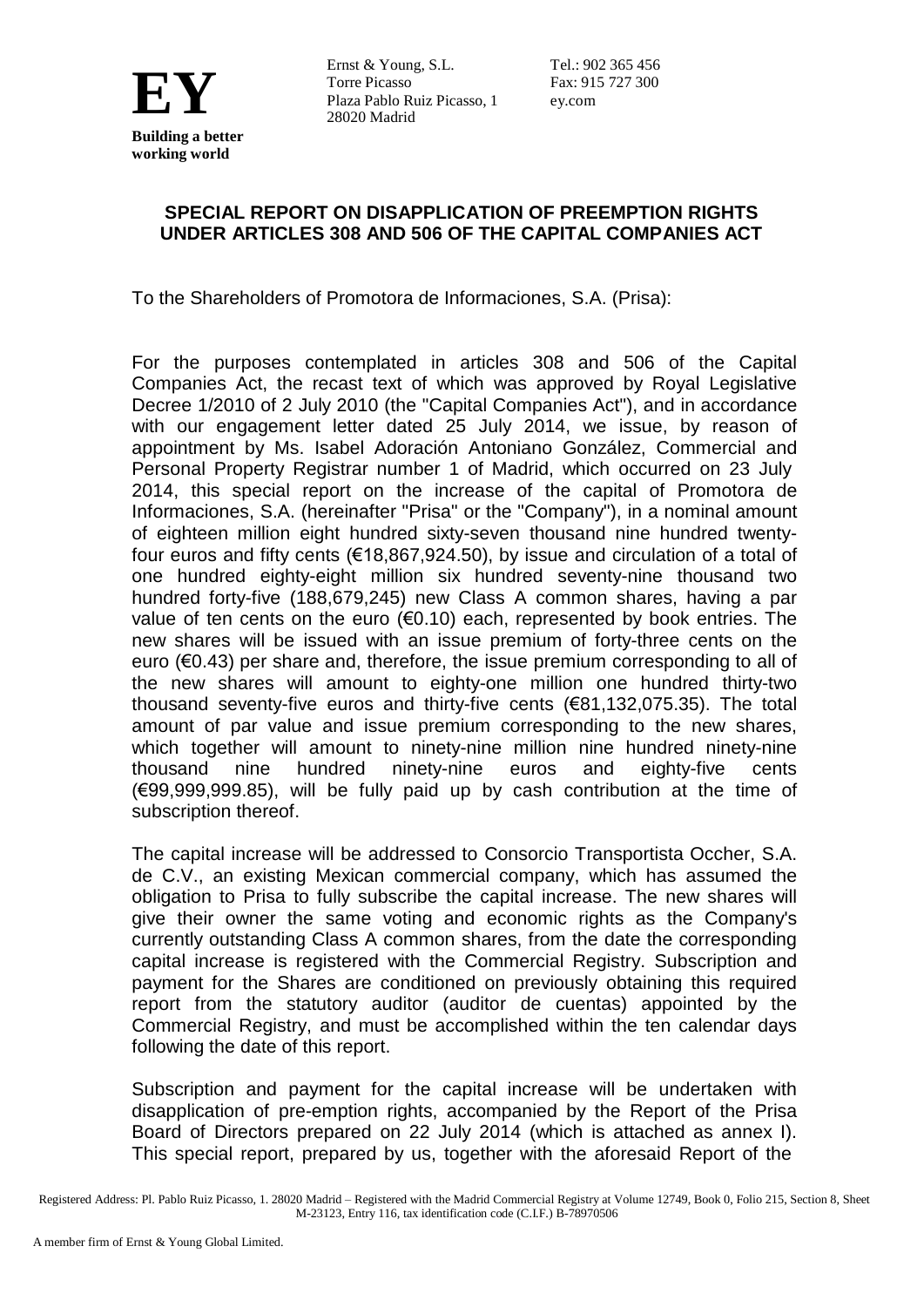

Board of Directors, will be made available to the shareholders and communicated to the first General Shareholders Meeting of Prisa held after adoption of the resolution to increase capital.

The Ordinary General Shareholders Meeting of the Company, held on 22 June 2013, under point nine of its agenda approved delegation to the Board of Directors of authority, within a maximum term of five years, on one or more occasions, when and to the extent the needs of the Company so require in the judgment of that Board of Directors, to increase capital up to a maximum amount equivalent to thirty-three million one hundred seventy-seven thousand two hundred eighty-one euros and forty cents (€33,177,281.40), corresponding to one third of the capital of Prisa registered at 22 June 2013, to that end issuing and circulating the corresponding new shares, common or preferred, including redeemable shares, voting or nonvoting, with or without issue premium, with the consideration for the new shares to be issued being required to consist of cash contributions as contemplated in article 297 of Royal Legislative Decree 1/2010 of 2 July 2010, approving the Recast Text of the Capital Companies Act. The aforesaid delegation in turn gives the right to disapply pre-emption rights provided that, in compliance with the provisions of article 506 of the Capital Companies Act, the interests of the Company so require and the par value of the shares to be issued plus, if applicable, the amount of the issue premium, corresponds to the fair value resulting from the report of auditors (auditores), other than the statutory auditor (auditor de cuentas) of the Company, appointed for that purpose by the Commercial Registry on the request of the Board of Directors.

By virtue of that delegation the Company's Board of Directors has prepared the report attached as annex I (hereinafter the "Report"), in which the proposal and the issue price of the shares are explained in detail, indicating the persons to which they are to be allocated, as well as the nature of the contributions. The law requires that this issue of shares be made at fair value. In a valuation of shares one can only speak of approximations or estimates of fair value, which may depend to a high degree on subjective evaluations of very different aspects of the business.

As indicated in the attached Report, the Prisa Board of Directors believes that the capital increase is fully justified by reasons in the corporate interest and, as a result, is for the benefit of Prisa and its shareholders. This corporate interest, in summary, has been stated as follows:

(i) Prisa is focused on implementation of the refinancing plan signed in December 2013 and announced to the shareholders at the Extraordinary General Meeting held on 10 December 2013. In this regard, the input of funds will be used for immediate reduction of the level of indebtedness of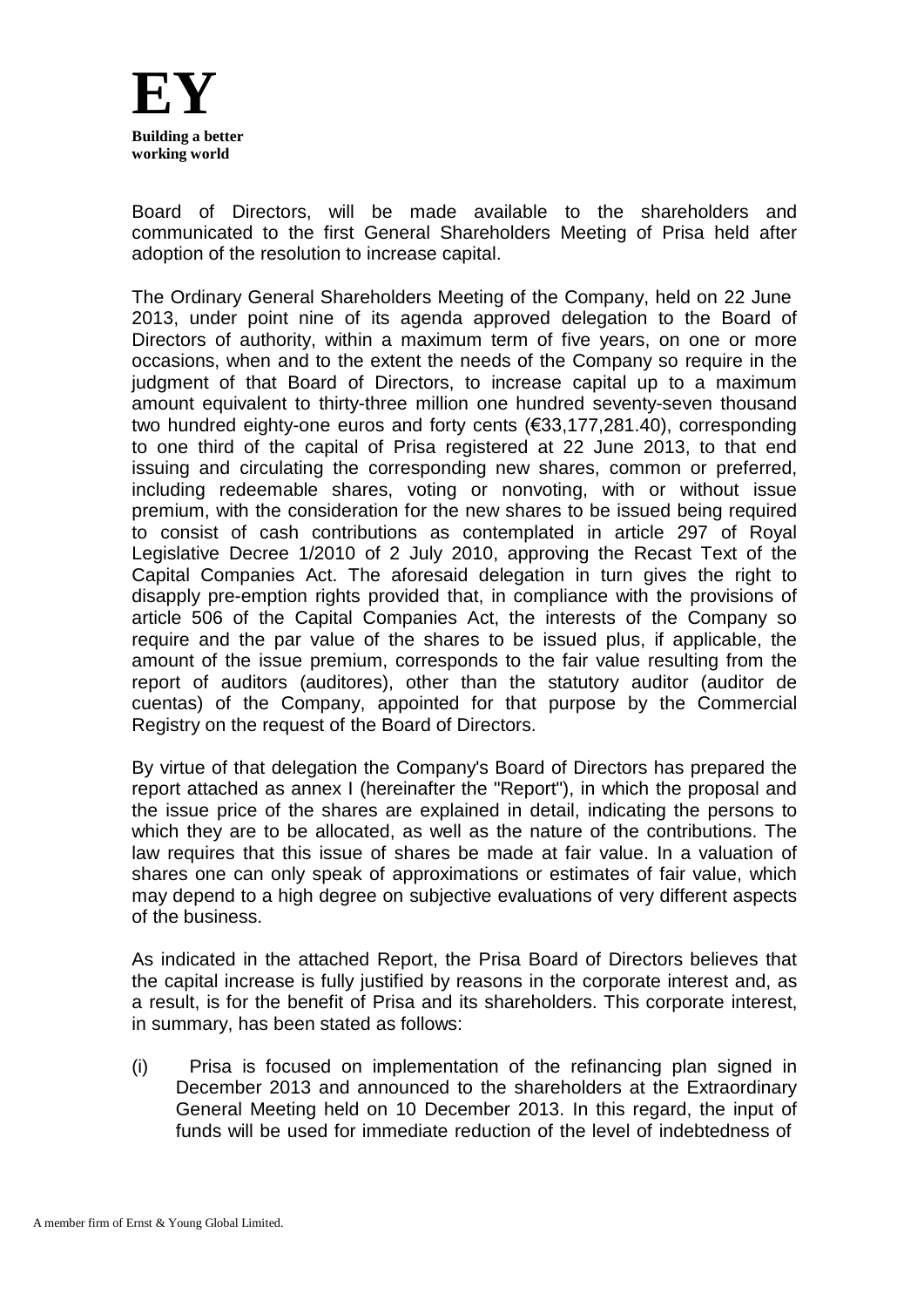

Prisa, improving its financial leveraging and helping with implementation of its refinancing plan.

- (ii) It allows increasing equity at a time when the Company seeks to reduce its financial indebtedness, constituting the proper procedure for accommodating the new investment, resulting in strengthening of the balance sheet and reduction of the level of indebtedness to more favourable levels.
- (iii) A capital increase without disapplying pre-emption rights or by way of an accelerated placement procedure would delay the process of attracting funds needed by the Company in the short term. Also, the volatility and unpredictability of the stock market makes it advisable to adopt the capital increase resolution as soon as possible, which would not be possible if structures other than the one proposed were chosen. Also, the issue price (par value and premium) committed by the subscriber would be difficult to achieve in a capital increase with pre-emption rights.
- (iv) Cost savings implied by a capital increase transaction addressed to a single investor identified prior to implementation, by comparison with other alternatives. This cost savings result in better use of the funds obtained by way of the capital increase.
- (v) Improvement of market perception of the group to which the Company belongs, demonstrating improved growth prospects for the Prisa group and greater confidence in its strategy and the measures adopted within the debt reduction process that has been initiated.

Our responsibility is to issue a professional opinion, as independent experts, on the fair value of the Company's shares, based on the book value of the preemption rights the exercise of which is omitted, and the reasonableness of the information contained in the Report. Our work was performed in accordance with the technical standard regarding preparation of a special report on disapplication of the pre-emption right under article 159 of the Recast Text of the Capital Companies Act (the content of which currently corresponds to articles 308 and 506 of the Capital Companies Act).

The accounting information used in this work was obtained from the consolidated annual accounts of Prisa for the year ended 31 December 2013, which were audited by Deloitte, S.L., which on 19 March 2014 issued its audit report on the aforesaid consolidated annual accounts, stating an unqualified opinion, and the consolidated summary interim financial statements for the period of six months ended 30 June 2014, as communicated to the National Securities Market Commission, in respect of which Deloitte, S.L., on 24 July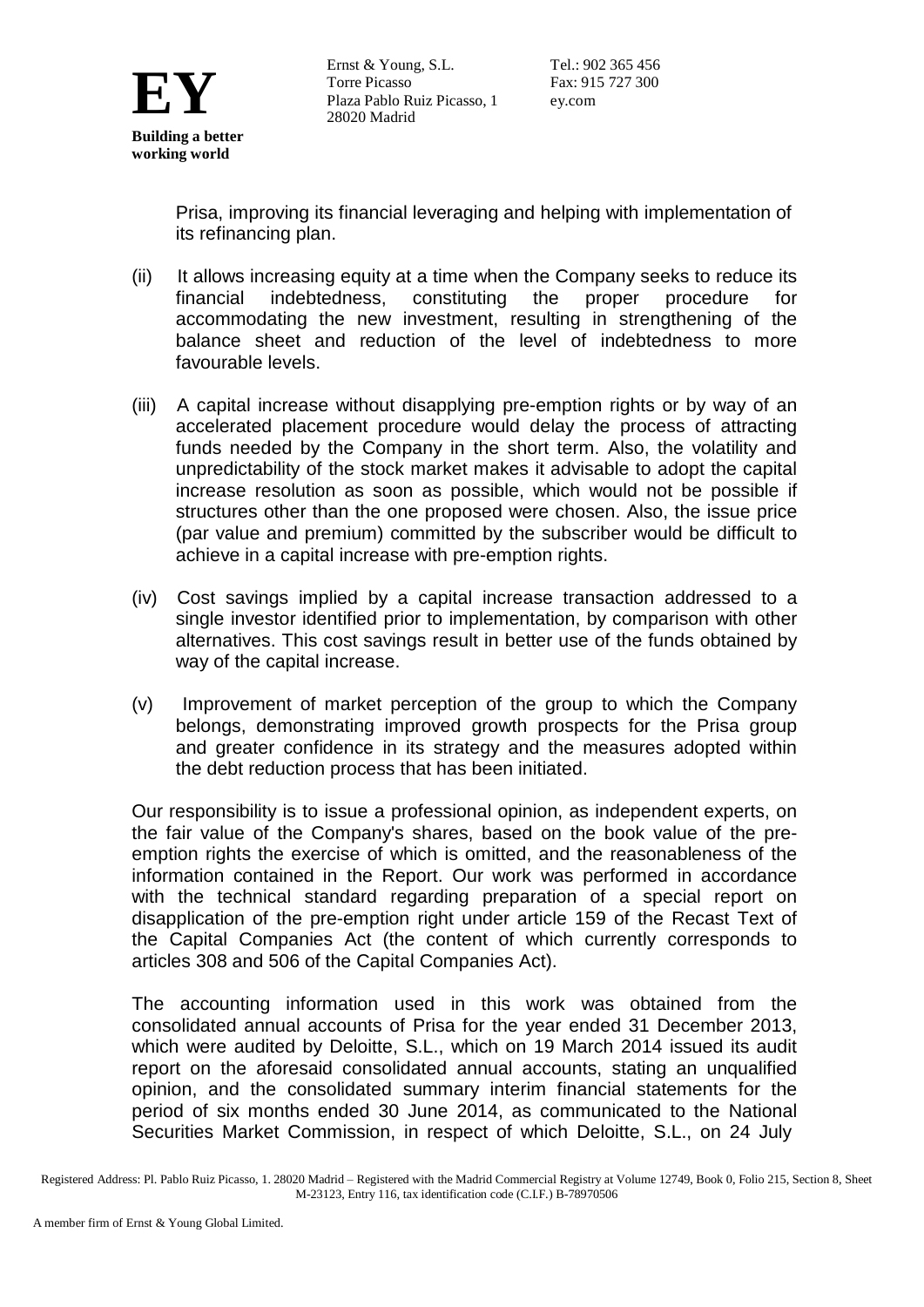

2014, issued its limited review report, stating an unqualified conclusion and including a paragraph of emphasis the full text of which is as follows:

*"Without affecting our conclusion, we call attention to Note 1 of the attached consolidated summary explanatory notes, indicating that, as a result of the agreement reached with Telefónica de Contenido, S.A.U. for the sale of 56% of Distribuidora de Televisión Digital, S.A., the controlling company Promotora de Informaciones, S.A. recorded a book loss of 750,383,000 euros For this reason, the net equity of the Company at 30 June 2014 is negative by* 593,513,000 *euros. This means, as provided in the Capital Companies Act, that there are grounds for the winding up of the Company. The administrators state, as indicated in the aforesaid Note, that in order to correct the imbalance of equity, the Company's financing agreement contemplates a mechanism for automatic conversion of a part of the controlling company's debt into participating loans, in sufficient amount.*

*We also call attention to attached Note 1, stating that the aforesaid attached interim financial statements do not include all information that would be required by complete consolidated financial statements prepared in accordance with the International Financial Reporting Standards adopted by the European Union, for which reason the attached interim financial statements must be read together with the consolidated annual accounts of the group for the year ended 31 December 2013. This issue does not change our conclusion."*

In accordance with the aforesaid technical standard on preparation of the special report, our work has consisted of applying the following procedures:

- a) Obtaining the aforesaid audit report regarding the consolidated annual accounts of Prisa for the year ended 31 December 2013.
- b) Obtaining the aforesaid limited review report issued by the Company's statutory auditor regarding the consolidated summary interim financial statements for the period of six months ended 30 June 2014 of Prisa, as communicated to the National Securities Market Commission.
- c) Obtaining information from Prisa's statutory auditor regarding possible significant events or factors regarding the economic and equity situation of the Company or the group to which it belongs, learned subsequent to the issue of the last audit report or, if applicable, the limited review report referred to above.
- d) Posing questions to Management of the Company regarding important facts that could significantly affect the value of Prisa or the group and, if applicable, verification thereof.
- e) Review of the evolution of the market price of the Company's Class A shares and determination of the simple average of the weighted daily average price of those shares over the most recent representative trading period prior to the date of issue of this special report (the last quarter), from 28 April 2014 to 28 July 2014, both included, as well as determination of the price at 28 July 2014, corresponding to the most recent price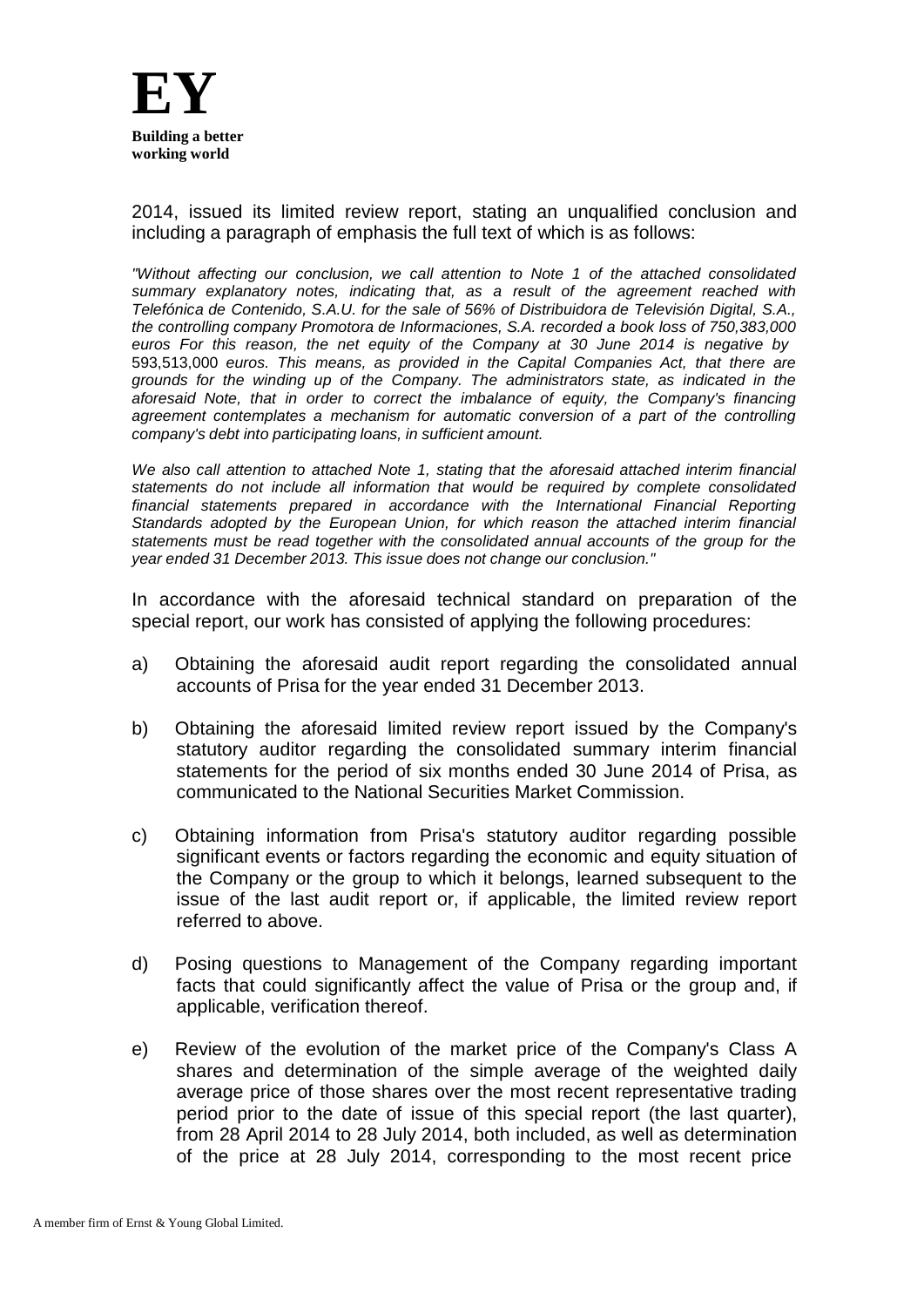

available prior to the date of issue of this special report, as values indicative of the fair value of the Company.

This determination was made based on a certification by Sociedad Rectora de la Bolsa de Valores de Madrid, S.A., a copy of which is attached as annex II to this special report, which, in addition to the indicative price values of the Class A shares, includes the frequency and volume of trading for the periods under analysis.

- f) Determination of whether the per-share value proposed by the members of the Company's Board of Directors is higher or lower than the net asset value per share resulting from both the most recent audited consolidated annual accounts of Prisa for the year ended 31 December 2013, and the consolidated summary interim financial statements of Prisa for the period of six months ended 30 June 2014, as reviewed by the Company's statutory auditor and communicated to the National Securities Market Commission
- g) Estimation of the fair value of the shares of Prisa and verification of whether the issue price proposed by the Board of Directors corresponds to the fair value of the Company's shares as derived from the information obtained as described in the foregoing points.
- h) Evaluation of the reasonableness of the information contained in the Report explaining the proposal and the issue price of the new shares, including review of the documentation explaining the methodology for valuation and the bases for calculation.
- i) Determination of the book value of the pre-emption rights the exercise of which it is proposed to disapply, by reference to both the market price at the close of 28 July 2014 and the simple average of the daily weighted average price over the period from 28 April 2014 to 28 July 2014.
- j) Obtaining a representation letter signed by the Administrators of the Company, with sufficient powers of representation, advising us that all relevant assumptions, data and information have been made known to us.

The Report prepared by the Company's Board of Directors proposes that the issue Price (par value plus issue premium) of each of the new Class A shares of Prisa for subscription by Consorcio Transportista Occher, S.A. de C.V. be fiftythree cents on the euro ( $\epsilon$ 0.53), in accordance with the provisions of section 2 of the Report, and the consideration for increase of the capital of the company consist fully of cash contributions.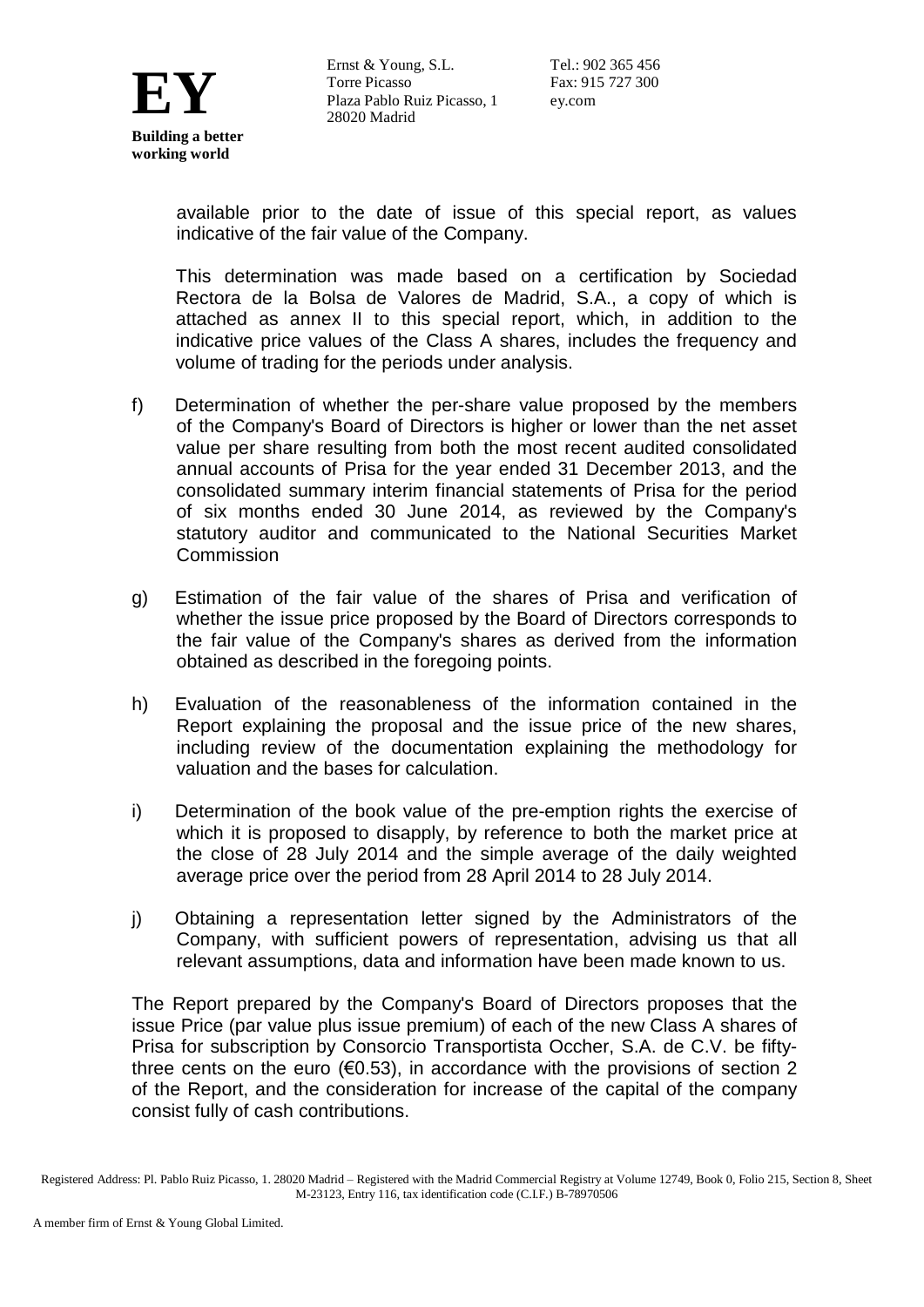

In accordance with the aforesaid section 2 of the Report, the opinion of the Prisa Board of Directors is that the proposed capital increase is in the corporate interest of the Company.

The price agreed with Consorcio Transportista Occher, S.A. de C.V. for the issue price (par value plus issue premium) of fifty-three cents on the euro per share (€0.53) is higher than the market value of a Prisa share, both at the closing on 20 July 2014 and as the simple average of the daily weighted average price of the shares for the period from 28 April 2014 to 28 July 2014.

Taking all of the foregoing into account, in our professional opinion as independent experts:

- The information contained in the Report to explain the proposal regarding disapplication of pre-emption rights of the shareholders in accordance with article 308 of the Capital Companies Act is reasonable because it is appropriately documented and stated.
- The issue Price (par value plus issue premium) of fifty-three cents on the euro per share (€0.53) proposed by the Board of Directors in its Report, by virtue of the delegation from the Ordinary General Shareholders Meeting held on 22 June 2013, is higher than the amount that may be considered to be indicative of the fair value of the Company's shares, estimated based on the aforesaid information.
- The aforesaid issue price is lower than the consolidated net asset value per share drawn from the most recent audited consolidated annual accounts of Prisa, for the year ended 31 December 2013. Notwithstanding the foregoing, as indicated in note 1 of the consolidated summary explanatory notes forming a part of the consolidated summary interim financial statements of Prisa for the period of six months ended 30 June 2014, during the month of June 2014 there was an agreement for sale of 56% of Distribuidora de Televisión Digital, S.A. to Telefónica de Contenidos, S.A.U. that resulted in a very significant book loss at that date, with the consolidated net equity of Prisa at 30 June 2014 being negative by 569,900,000 euros. Taking the foregoing into account, the proposed issue price per share is higher than the consolidated net asset value per share drawn from the consolidated summary interim financial statements of Prisa for the period of six months ended 30 June 2014, reviewed by the Company's statutory auditor and communicated to the National Securities Market Commission.

The market price per Class A share at 28 July 2014 (the date of obtaining the certification of Sociedad Rectora de la Bolsa de Valores de Madrid, S.A.), as well as the simple average of the daily weighted average price of those shares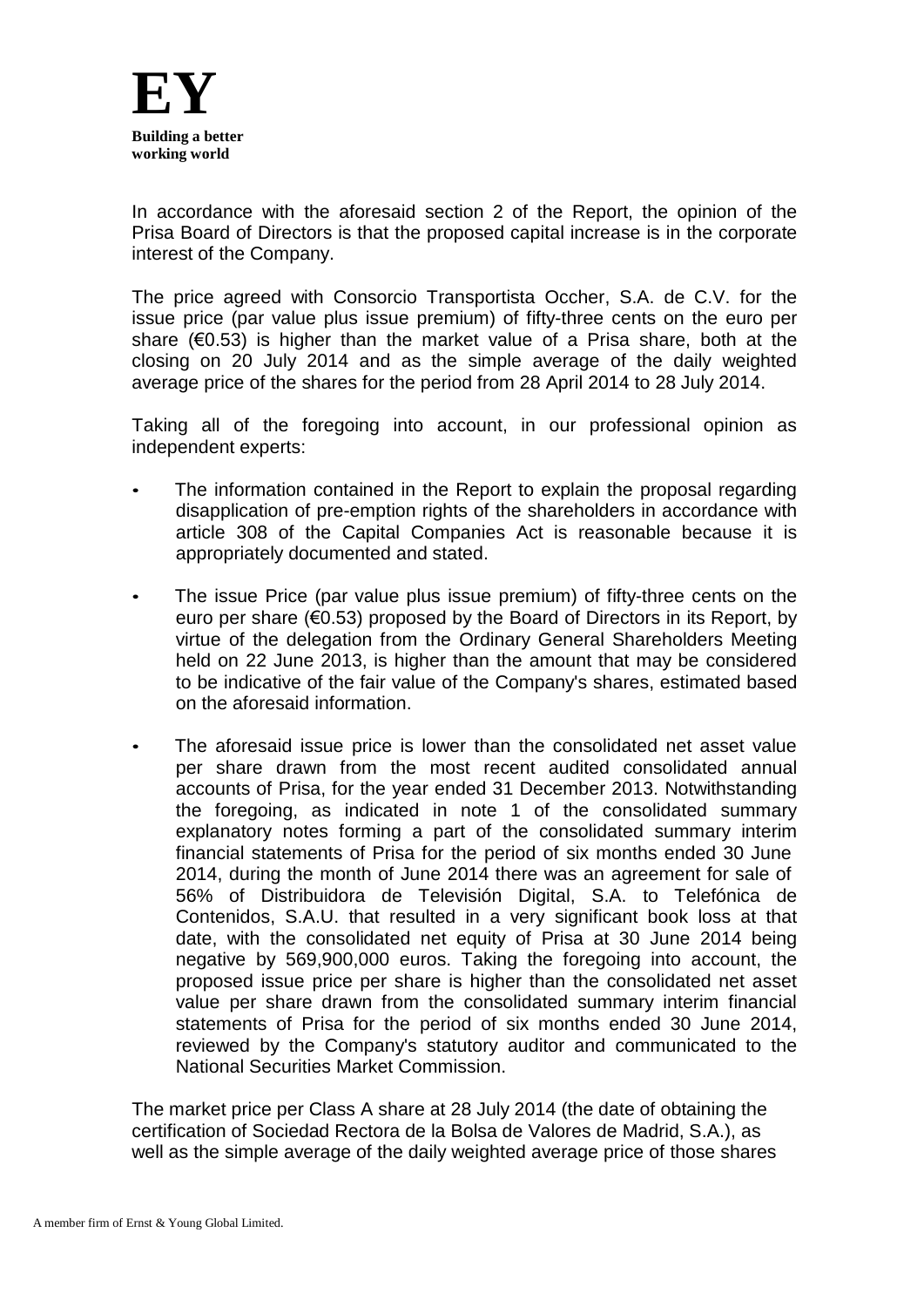

over the period from 28 April 2014 to 20 July 2014, both included, according to the aforesaid stock market agency, were as follows:

|                               | Market price        |  |
|-------------------------------|---------------------|--|
| <b>Trading period</b>         | $(\epsilon)$ Share) |  |
| 28 July 2014                  | 0.3680              |  |
| Average for the period from   |                     |  |
| 28 April 2014 to 28 July 2014 | 0.3634              |  |

Also set forth below is the book value of the pre-emption rights the exercise of which it is proposed to disapply, stated in euros per share, by reference to the price per Class A share at 20 July 2014 (the date of obtaining the certification from Sociedad Rectora de la Bolsa de Valores de Madrid, S.A.), and by reference to the simple average of the daily weighted average price for the period from 28 April 2014 to 28 July 2014.

|                               | Market price<br>$(E/ \; \text{Share})$ | Issue price<br>(E/Share) | Effective<br>Surcharge |
|-------------------------------|----------------------------------------|--------------------------|------------------------|
| Trading period                |                                        |                          | (E/Share)              |
| 28 July 2014                  | 0.3680                                 | 0.53                     | 0.015                  |
| Average for the period from   |                                        |                          |                        |
| 28 April 2014 to 28 July 2014 | 0.3634                                 | 0.53                     | 0.016                  |

Regarding the book value of the pre-emption rights the exercise of which it is proposed to disapply by reference to the issue price, it is negative, that is, there is no dilution effect. Rather, to the contrary, there is a surcharge effect in the amounts specified in the foregoing table.

Based on the issue price proposed by the Board of Directors, the dilution or surcharge per outstanding share by reference to the closing market price of the share on the trading day immediately prior to the date of this report, in euros per share, is determined by application of the following formula:

$$
D = \begin{pmatrix} & & & \\ & P_o - P_e & & \\ & & & \\ \hline \left(\frac{N_o}{N_e}\right) + 1 & & \\ & & & \end{pmatrix}
$$

In the foregoing formula, *D* represents the book value of the pre-emption right, Po is the closing price of the Company's share on the trading day immediately prior to the date of this report, *Pe* is the issue price, *No* is the number of old Company shares (excluding treasury shares) outstanding on the trading day immediately prior to the date of this report and Ne is the number of new shares to be issued.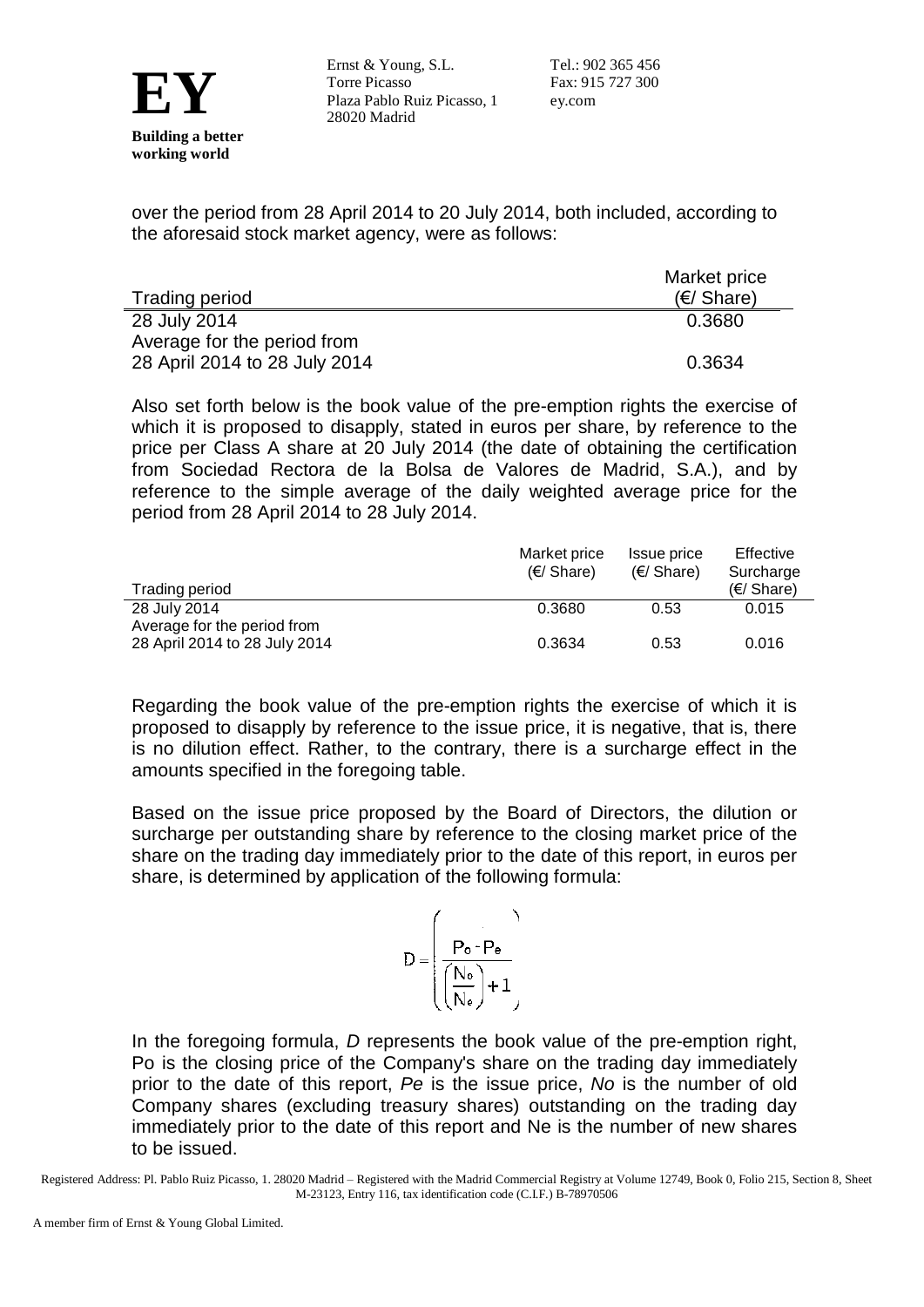

Also, the dilution or surcharge per outstanding share by reference to the simple average of the daily weighted average of the share for the most recent quarter prior to the date of the trading day immediately prior to the date of this report, in euros per share, would be determined by way of application of the following formula:

$$
D = \left(\frac{P_{mo} - P_e}{\left(\frac{N_o}{N_e}\right) + 1}\right)
$$

In the foregoing formula, *D* represents the book value of the pre-emption right,  $P_{mo}$  is the simple average of the daily weighted average market prices of the Company's share during the quarter prior to the trading day immediately prior to the date of this report, *Pe* is the issue price, No is the number of old Company shares (excluding treasury shares) outstanding on the trading day immediately prior to the date of this report and *Ne* is the number of new shares to be issued.

Also, the issue price proposed by the members of the Board of Directors does not result in a theoretical dilution effect by reference to the book value of the Company's shares at 30 June 2014 in accordance with the consolidated summary interim financial statements of Prisa for the period of six months ended on that date, as reviewed by the Company's statutory auditor and communicated to the National Securities Market Commission.

This special report constitutes compliance with the provisions of articles 308 and 506 of the Capital Companies Act, as regards the report of the statutory auditors (auditores de cuentas). This report is not to be used for any other purpose.

ERNST & YOUNG, S.L.

[Illegible signature] José Luis Ruiz

29 July 2014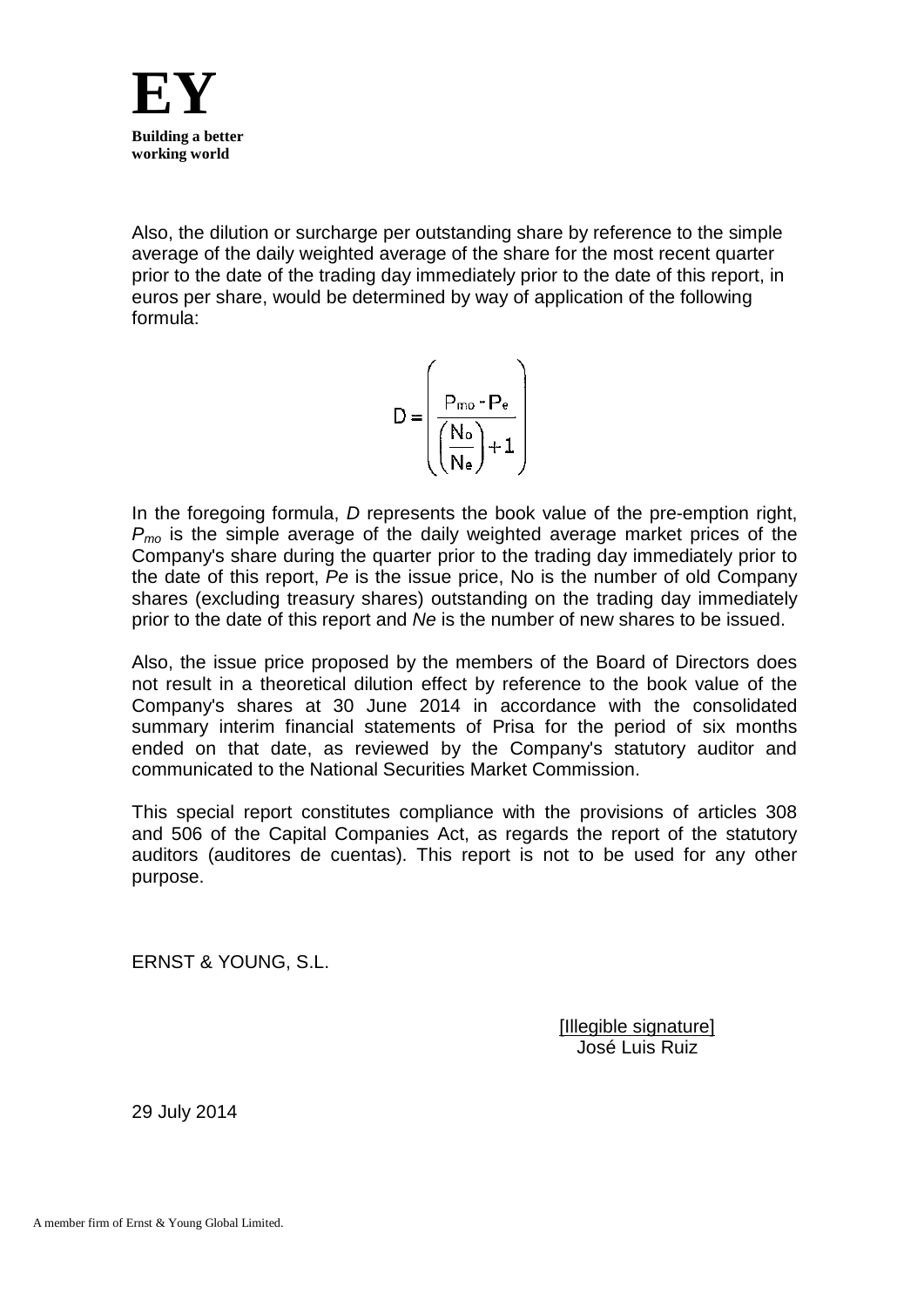# **ANNEX I**

Report of the Board of Directors of Promotora de Información, S.A. (Prisa), dated 22 July 2014, regarding the proposed capital increase.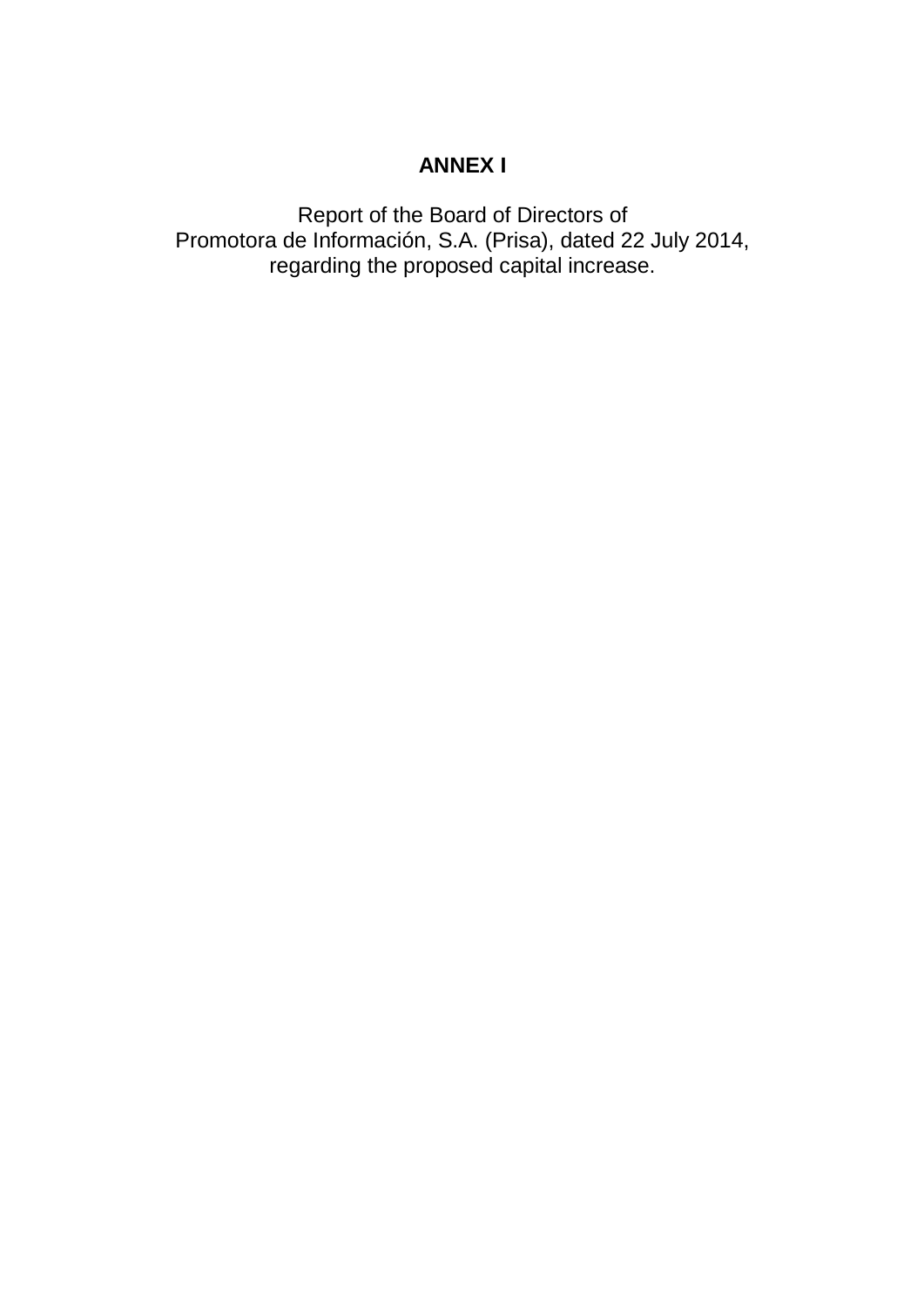Mr. Antonio García-Mon Marañés, Secretary of the board of directors of PROMOTORA DE INFORMACIONES, S.A., of which Juan Luis Cebrián Echarri is its chairman.

## **CERTIFIES**

That the board of directors of the company PROMOTORA DE INFORMACIONES, S.A. has approved on July 22, 2014, a share capital increase of the Company for a nominal amount of €18,867,924.50, through the issuance of a total of 188,679,245 ordinary Class A shares and with the exclusion of the pre-emption right for subscription of shares, as well as the delegation for the execution and formalization of the foregoing resolution, all the former in the terms included in the point IV of the report which is transcribed below.

With regards to that resolution, it was also approved the compulsory directors' report transcribed below, drafted complying with the provisions established in sections 286, 297.1 b), 308 y 506 of the Spanish Companies Act:

**"REPORT OF THE BOARD OF DIRECTORS OF PROMOTORA DE INFORMACIONES, S.A. IN RELATION TO THE PROPOSAL FOR A SHARE CAPITAL INCREASE BY MEANS OF A CASH CONTRIBUTION EXCLUDING THE PRE-EMPTION RIGHT FOR SUBSCRIPTION OF SHARES APPROVED BY THE BOARD OF DIRECTORS AT THIS MEETING UNDER THE AUTHORIZATION GRANTED BY THE ORDINARY GENERAL SHAREHOLDERS' MEETING HELD ON JUNE 22, 2013 AS SET OUT IN ITEM NINE OF THE AGENDA**

## **I. OBJECT OF THE REPORT**

This report has been prepared in relation to the share capital increase in Promotora de Informaciones, S.A. ("**Prisa**" or the "**Company**") by means of cash contributions and excluding the pre-emption right for subscription of shares approved by the board of directors of Prisa on the date hereof, under the authorization granted by the Ordinary General Shareholders' Meeting held on June 22, 2013, as set out in item nine of the agenda.

By virtue of such authorization, and as set forth in point II.1 below, the board of directors is entitled to, on one or several occasions, when and insofar as the needs of the Company thus require in the opinion of the Board itself, increase the Company's share capital up to a maximum amount equivalent to Euro 33,177,281.40 (corresponding to a third of the share capital of Prisa, as recorded on June 22, 2013), being for this purpose entitled to issue the corresponding new shares, ordinary or preferred, including redeemable shares, with or without voting rights, with or without an issue premium, with the equivalent value of the new shares to be issued having any consideration for those share to consist of cash contributions pursuant to the provisions of article 297 of Royal Legislative Decree 1/2010, of July 2, approving the restated text of the Spanish Companies' Act (*Ley de Sociedades de Capital*) ("**LSC**"). Likewise, with regards to any share capital increase to be approved under such delegation, the board of directors has been expressly conferred with the authority to totally or partially exclude the preemption right for subscription of shares.

Article 286 of the LSC, in relation to article 297.1 b) of the same act, requires the company's directors to draft a report justifying the amendment of the company's by-laws which might result as a consequence of the share capital increase.

On the other hand, articles 308 and 506 of the LSC require, for the purposes of the exclusion of the pre-emption right for subscription of shares within the framework of a share capital increase,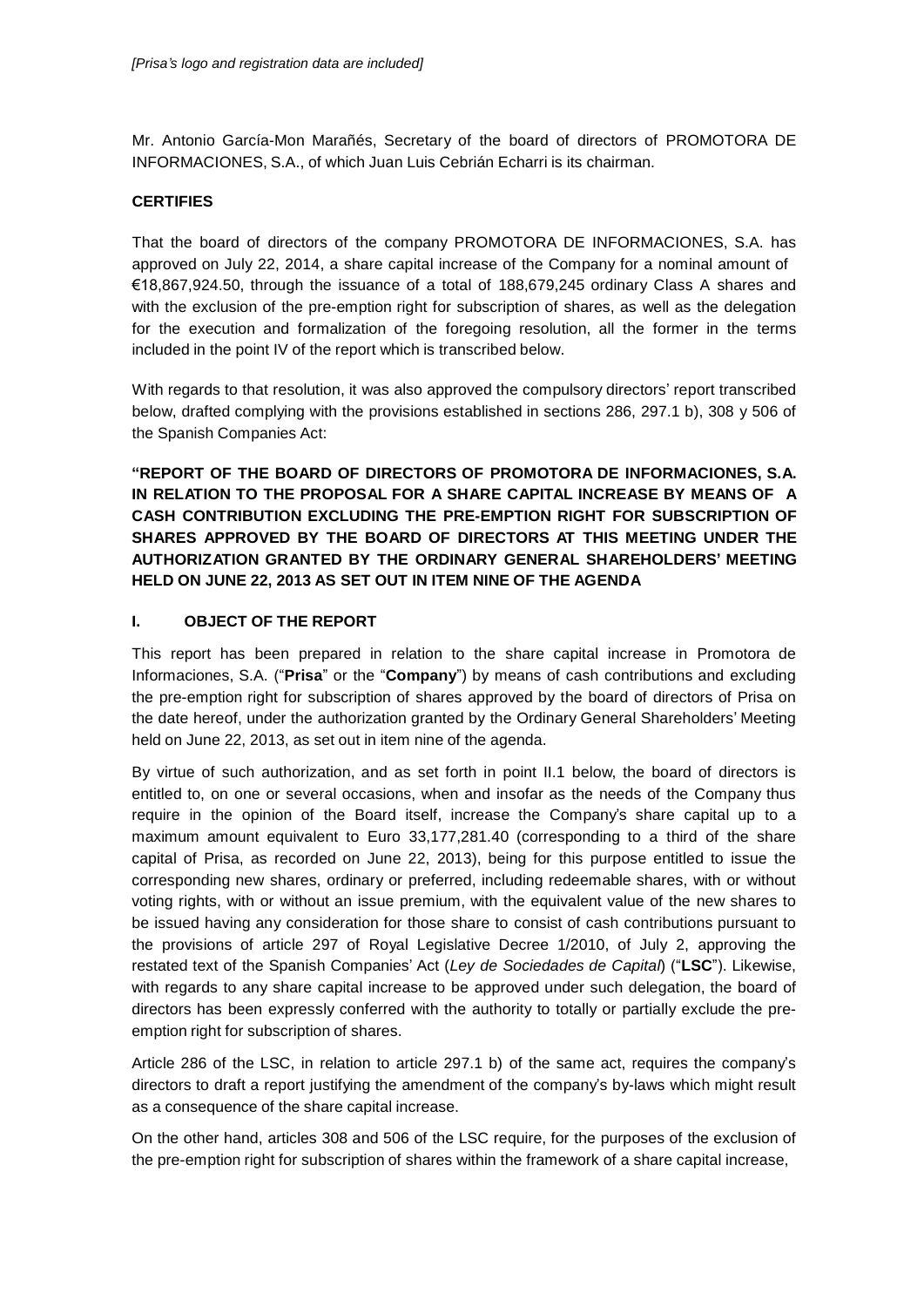that (i) any such decision is made in the interest of the company; and (ii) the nominal value of the shares to be issued plus, where applicable, the amount of the share premium, is equivalent to the fair value resulting from the report of the accounts auditor, other than the company's accounts auditor, appointed for this purpose by the Commercial Registry.

In view of the foregoing and of the proposal for a share capital increase approved by this board, under the authorization granted by the general shareholder's meeting, this report has been drafted by the board of directors of Prisa for the purposes of complying with the provisions of the above referred articles 286, 297.1 b), 308 and 506 of the LSC, with regards to two different aspects:

- (i) the first one, in relation to the share capital increase and subsequent amendment of the company's by-law (in compliance of the provisions of articles 286 and 297 of the LSC), and
- (ii) the second one, relating to the exclusion of the pre-emption right for subscription of shares (in compliance of articles 308 and 506 of the LSC).

Finally, this report includes the text of the resolution for the share capital increase approved on the date hereof by the board of directors.

Likewise, pursuant to the provisions of article 506.4 of the LSC, this report and the report to be issued by the accounts auditor appointed by the Madrid Commercial Registry, different to the Company's accounts auditor, on the fair value of the shares, the book value ("*valor teórico*") of the pre-emption right for subscription of shares proposed to be excluded and the reasonableness of the data contained in this report, pursuant to the provisions of article 308 of the LSC, will be made available to the shareholders and notified to the first General Shareholders' Meeting of Prisa to be held after passing the resolution for the share capital increase.

For the purpose of the above, it is hereby stated that, in order to facilitate and accelerate the process for the share capital increase, prior to the date hereof the Company has asked the Commercial Registry to appoint an accounts auditor different to the auditor of the accounts of Prisa, pursuant to article 308 of the LSC, in order for it to issue a report on the fair value of the shares, the book value ("*valor teórico*") of the pre-emption right for subscription of shares proposed to be excluded and the reasonableness of the data contained in this Report. As of the date hereof, such expert has not yet been appointed by the Commercial Registry.

## **II. REPORT OF THE BOARD OF DIRECTORS FOR THE PURPOSES OF ARTICLES 286 AND 296 OF THE LSC**

## **1. Share capital increase resolution of board of directors, passed under the authorization granted by the Ordinary General Shareholders' Meeting of Prisa dated June 22, 2013**

The board of directors of Prisa approves the capital increase making use of the authorization granted by the Ordinary General Shareholders' Meeting held on June 22, 2013, in the terms described at the beginning of this report, which literally read as follows:

"*Delegation to the board of directors of the power to increase, on one or several occasions, the share capital, with or without any share premium, and with delegation of*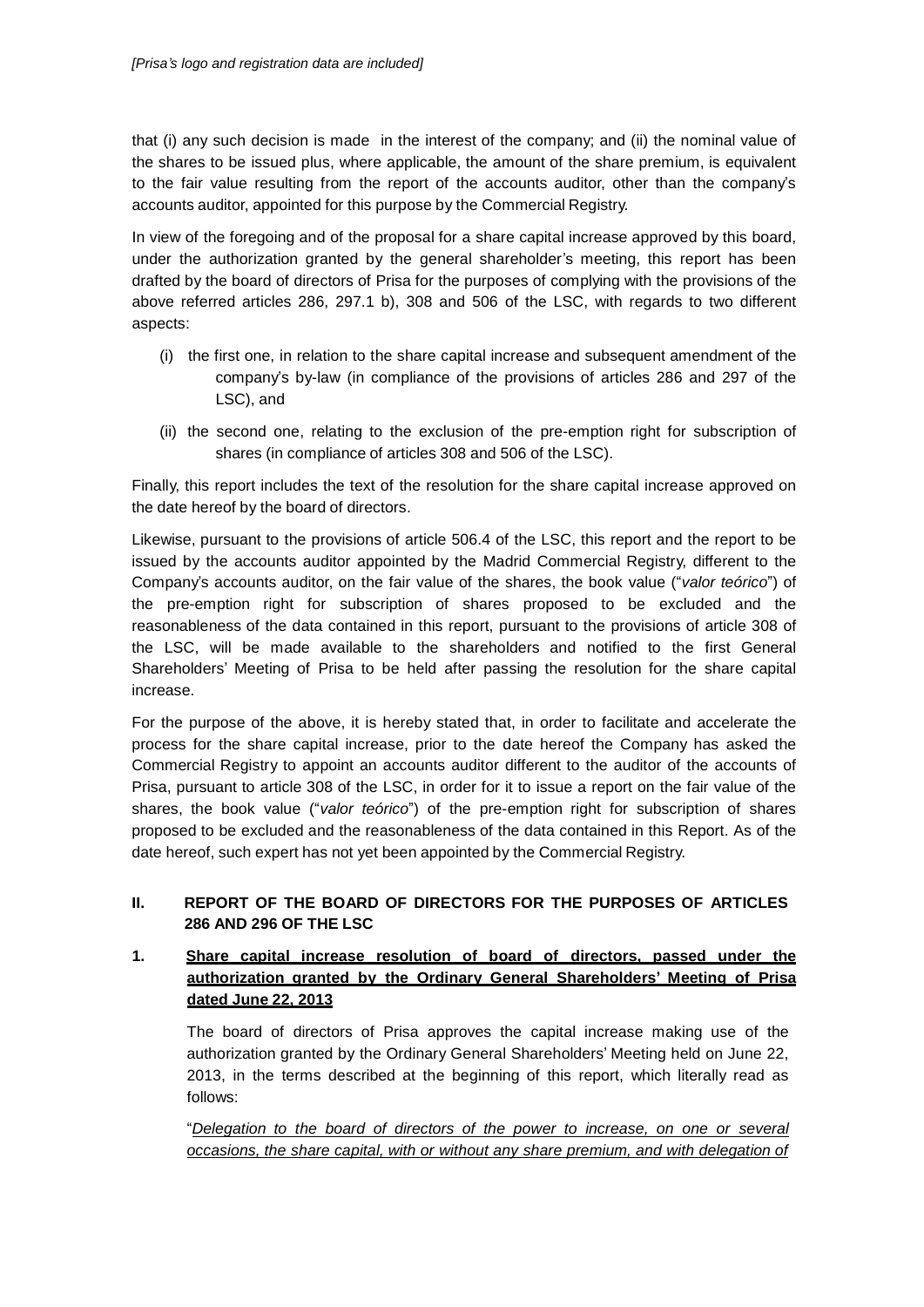*the power to exclude the pre-emption right for subscription of shares, where applicable, in the terms, conditions and periods set out in article 297.1.b) of the LSC, and revocation of the authorization granted in this same sense at the Extraordinary General Shareholders' Meeting of December 5, 2008 under item two of the agenda.*

*1.- Rendering void of effect in the part not used the resolution approved under item two of the Agenda of the Extraordinary General Shareholders' Meeting held on December 5, 2008, relating to the delegation to the board of directors of the power to increase the share capital pursuant to the provisions of article 153.1.b) of the former Public Limited Companies Act (Ley de Sociedades Anónimas), currently article 297.1.b) of the LSC.*

*2.- Authorizing the board of directors, in the manner as broad and effective as possible in law and pursuant to the provisions of article 297.1.b) of the LSC, so that, within a maximum period of five years counting from the date of the adoption of this resolution and with no need for any call or subsequent resolution of the General Shareholders' Meeting, it might agree, or one or several occasions, when and insofar as the needs of the Company thus require in the opinion of the Board itself, the increase of the Company's share capital up to a maximum amount equivalent to one third of the share capital at the time of this authorization, issuing and putting into circulation for this purpose the corresponding new shares, both ordinary Class A and, where applicable, preferential Class B shares without voting rights, or shares of any other type and/or class permitted by law, ordinary or preferential, including redeemable shares, with or without voting rights, with or without any share premium, with the consideration for any new shares to be issued having to consist of cash contributions and with the possibility expressly established of the incomplete subscription of the shares issued pursuant to the provisions of article 311.1 of the LSC. The powers attributed herein to the board of directors include those of establishing the terms and conditions of each share capital increase and the characteristics of the shares, as well as freely establishing the new shares not subscribed within the preferential subscription period or periods, giving a new wording to the article of the company's by-laws relating to the share capital, performing all procedures necessary for the new shares object of the share capital increase to be admitted to trading on the Stock Exchanges where the shares of the Company are listed, in accordance with the procedures set out in each of the Stock Exchanges, and requesting the inclusion of the new shares in the accounts books of the Sociedad de Gestión de los Sistemas de Registro, Compensación y Liquidación de Valores, S.A.U. (Iberclear). This authorization may be used to provide coverage for any remuneration scheme or agreement by providing shares and shares options to the members of the board of directors and management staff of the Company, in force from time to time. The Board is also empowered to exclude in full or in part the pre-emption right for subscription of shares in the terms of article 506 in relation to article 308 of the LSC. The board of directors is likewise authorized to replace the powers delegated to it by this Ordinary General Shareholders' Meeting in relation to this resolution in favor of the Delegate Committee, the Chairman of the board of directors or the Chief Executive Officer ("Consejero Delegado").*"

## **2. Terms of the capital increase**

(i) Maximum amount and issuance price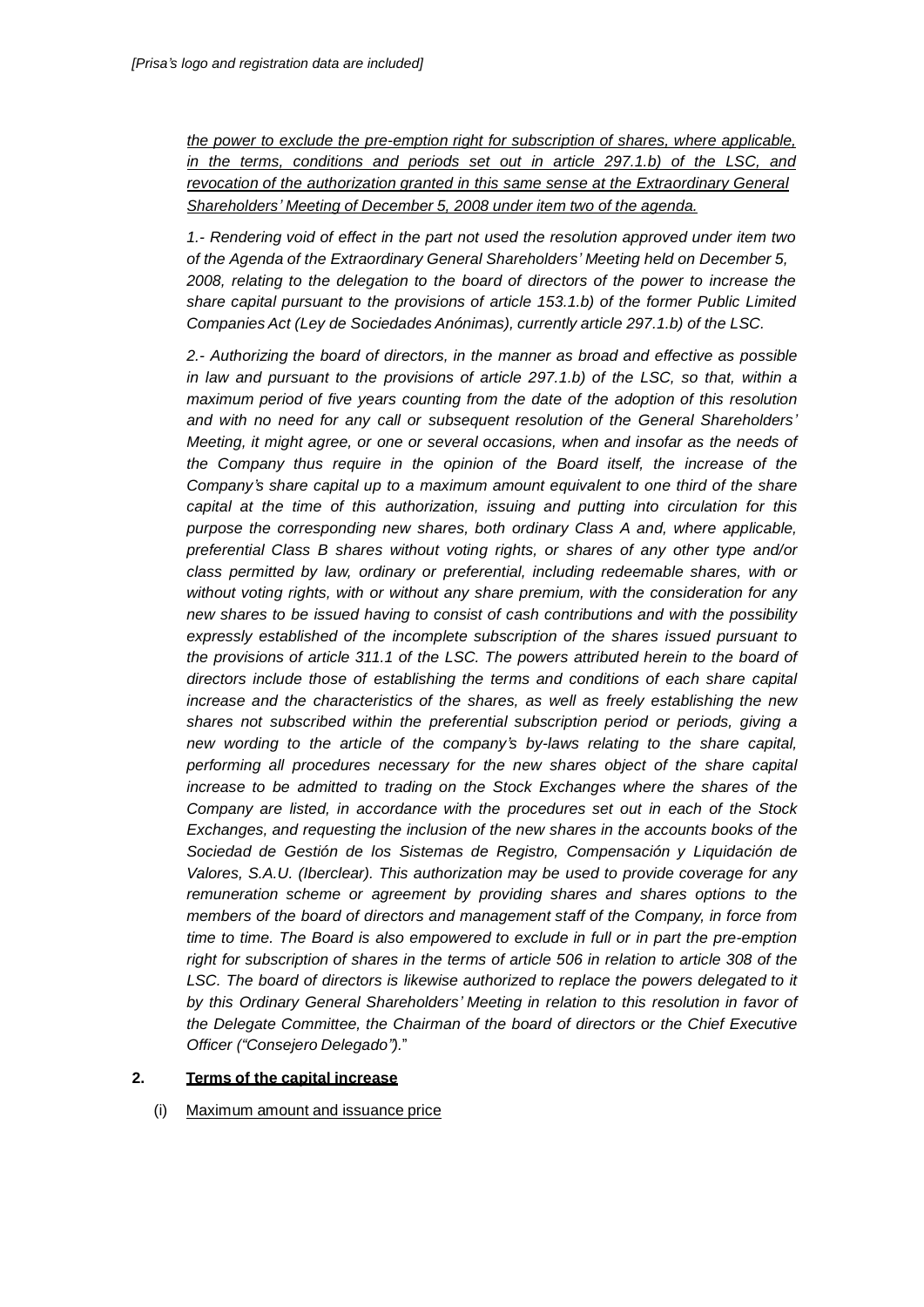The share capital increase which is the object of this report will amount to Euro 99,999,999.85, through the issuance of a total of 188,679,245 Class A shares, of Euro 0.10 nominal value each, represented through book entries.

The new shares will be issued with an share premium of Euro 0.43 per share. As a result, the total share premium corresponding to the newly issued shares will amount to Euro 81,132,075.35.

The total amount of the nominal value and share premium corresponding to the new shares (which, as a whole, will amount to Euro 99,999,999.85) will be paid up in full through cash contributions upon subscription.

For the purposes of the provisions of article 299 of the LSC, it is hereby stated that the shares of Prisa existing prior to the share capital increase are fully paid up.

#### (ii) Target of the share capital increase

The share capital increase is aimed at Consorcio Transportista Occher, S.A. de C.V. ("**Occher**"), Mexican company existing and incorporated by means of the public deed granted by the notary of Naucalpan de Juárez, Estado de México (México), on March 26, 2012, under the number 42,795 filed with the Public Commercial Registry of Distrito Federal (México) under the mercantile elecotronic paper number 420.296, with Key of the Federal Register of TaxPayers ("*Clave del Registro Federal de Contribuyentes*") CTO120326UM0, which undertakes at this board of directors meeting in respect of Prisa the obligation to subscribe in full the share capital increase object of this report.

Occher is a company related to Roberto Alcántara Rojas, director of Prisa since February 24, 2014 and signatory of the Prisa shareholders' agreement, as notified to the Spanish Stock Exchange Commission (*Comisión Nacional del Mercado de Valores*) (CNMV) on April 25, 2014 and the CNMV published at its web page on April 28, 2014.

#### (iii) Subscription period

The share capital increase must be fully subscribed and paid up within the ten calendar days following the date on which the report of the independent expert is issued in accordance with articles 308 and 506 of the LSC.

For these purposes, on the business day following the date on which the expert delivers its report to the Company, the Company shall notify Occher in writing that the condition referred to in section 3 below has been met, to which end it will attach a copy of such report, indicating it may proceed with the disbursement, within the period established.

#### (iv) Incomplete subscription

Given the subscription undertaking set out in the foregoing paragraphs and the corporate interest described in section III below, the possibility of an incomplete subscription has not been foreseen.

#### (v) Rights of the new shares

The new shares shall confer on their holders the same political and economic rights as the ordinary Class A shares of the Company currently in circulation, as from the date on which the corresponding share capital increase is registered in the Commercial Registry. The board of directors shall likewise agree to request the admission to trading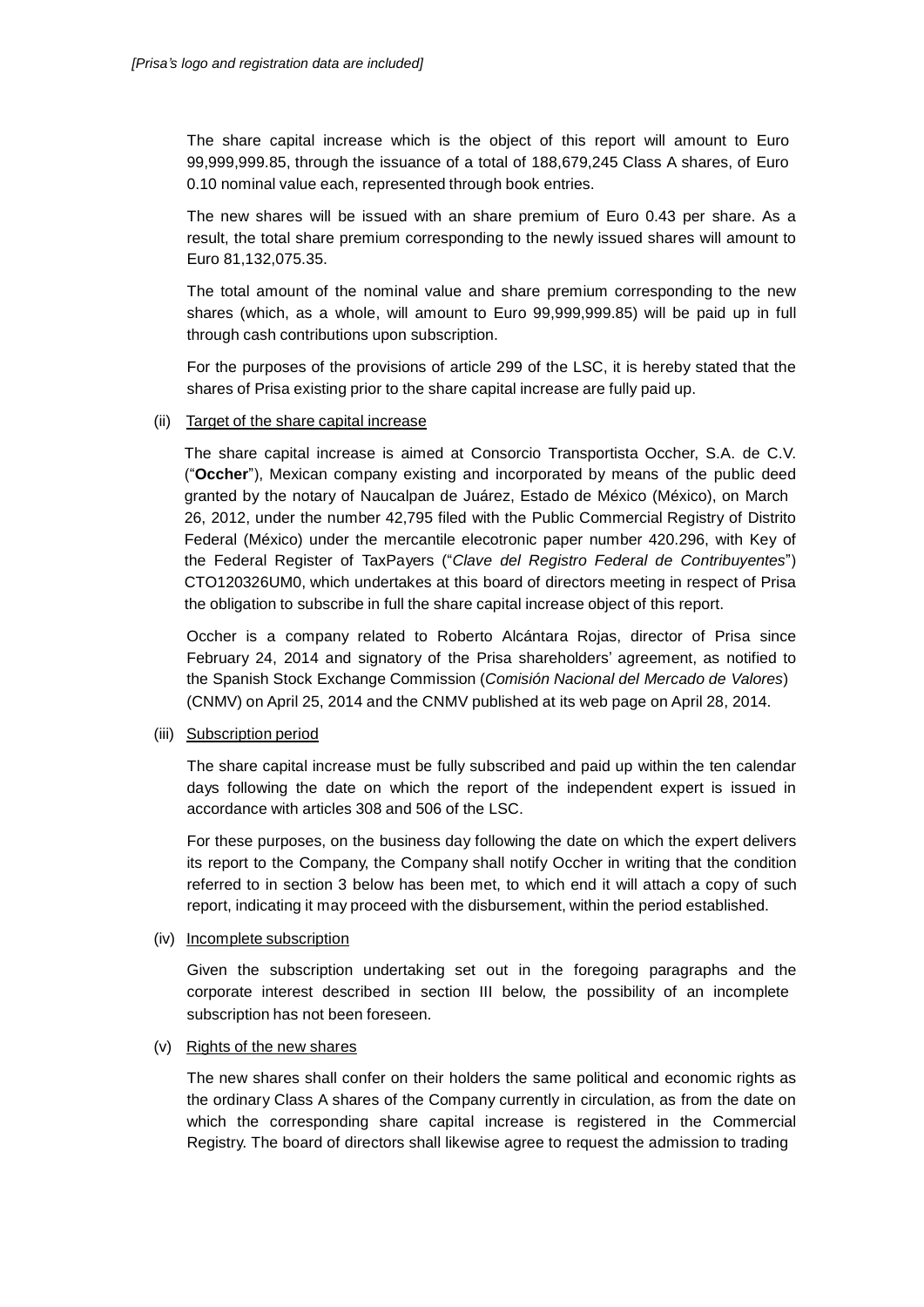of the shares, as set forth in the resolution proposal transcribed in section IV of this report.

## **3. Condition for the subscription and disbursement of the share capital increase**

The subscription and disbursement of the share capital increase is subject to the obtaining of the obligatory report from the accounts auditor appointed by the Commercial Registry on the fair value of the shares, the book value ("*valor teórico*") of the pre-emption right for subscription of shares proposed to be excluded and the reasonableness of the data contained in this report.

As a result, in the event this condition is not fulfilled within the 65 calendar days following the date on which the accounts auditor appointed by the Commercial Registry accepts its appointment, the resolution of the board of directors which has been approved on the date hereof, as well as this report shall be rendered void of effect.

## **4. Exclusion of the pre-emption right for subscription of shares**

In accordance with the authorization granted by the Ordinary General Shareholders' Meeting of Prisa dated June 22, 2013, the board of directors approves the exclusion of the pre-emption right of the current shareholders of Prisa for subscription of shares, it being justified by the corporate interest of the Company, and, as a result, for the benefit of Prisa and its shareholders.

The justification of the exclusion of this right is described in section III of this report.

#### **5. Justification of the share capital increase**

The subscription and disbursement of the share capital increase of Prisa by Occher, on the terms and conditions set forth in this report, implies a significant benefit for Prisa and, consequently, for its shareholders, as a consequence of the strengthening of the Company's capital and financial structure arising from this share capital increase.

The group is focused at the execution of the refinancing plan entered into on December 2013 and announced to the shareholders at the Extraordinary General Shareholders' Meeting held on December 10, 2013.

The contribution of financial resources will be addressed to immediately reduce the level of indebtedness of the group improving its financial leverage and helping to fulfill the execution of its refinancing plan.

## **6. Execution of the share capital increase and amendment of the Company's bylaws**

The share capital increase which is the object of this report will involve the amendment of article 6 of Prisa's By-Laws which, once the condition has been met and the share capital increase has been executed, will read as follows:

## "*Article 6.- Share Capital.*

*6.1 The share capital is TWO HUNDRED AND TWO MILLION TWO HUNDRED AND THIRTHY-TWO THOUSAND FIVE HUNDRED TWENTY FIVE EUROS AND TWENTY CENTS EURO (€202.232.525,2) and is represented by 2.022.325.252 ordinary Class A shares of EURO TEN CENTS (€ 0.10) nominal value each, numbered consecutively from 1 to 2.022.325.252.*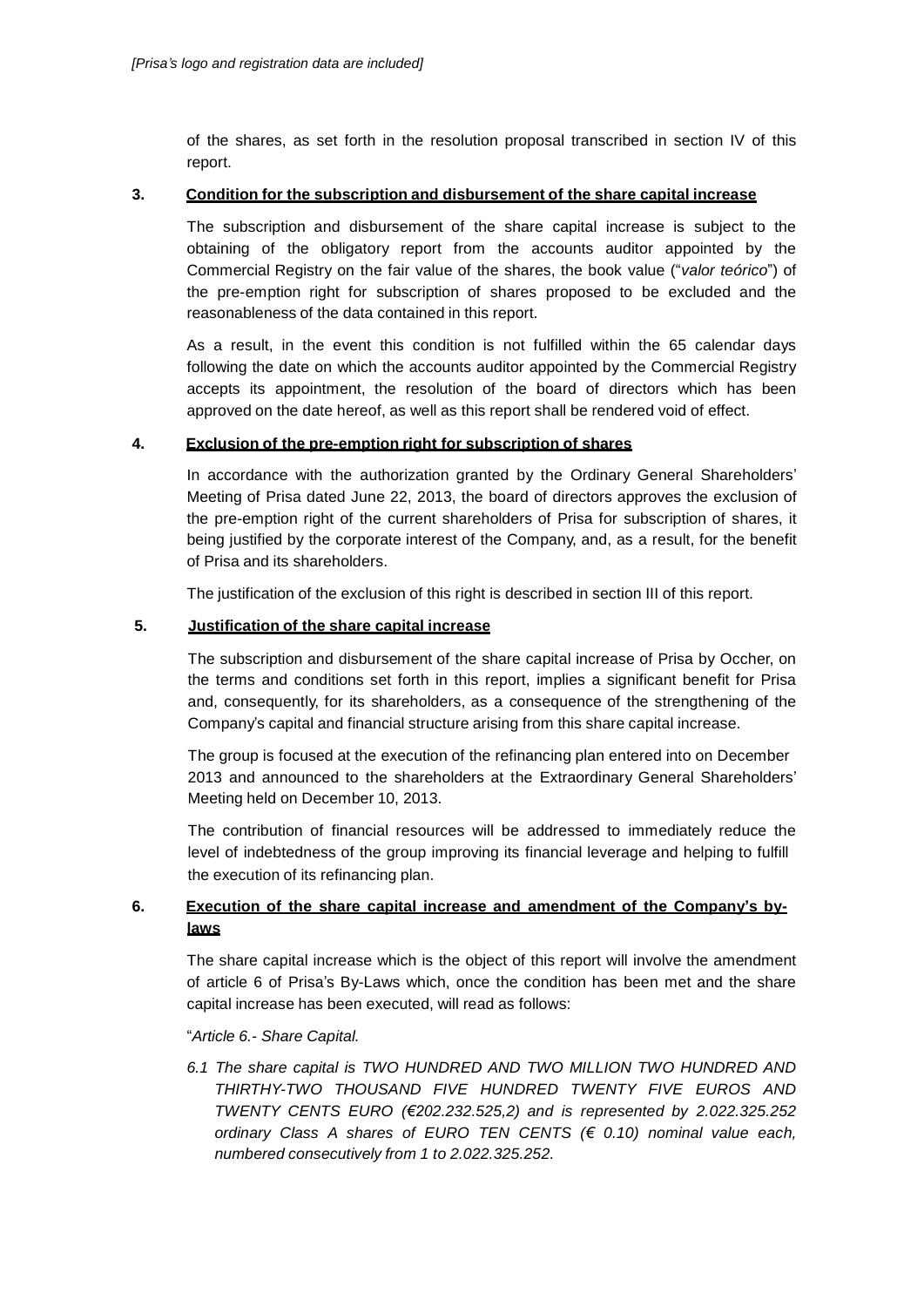- *6.2 The share capital is fully subscribed and paid up.*
- *6.3 The Company may issue different classes of shares. Each class may have a different nominal value. When within one class several series of shares are created, all those comprising the same series must have the same nominal value.*"

## **III. REPORT FROM THE BOARD OF DIRECTORS FOR THE PURPOSES OF ARTICLES 308, 504 AND 506 OF THE LSC**

The board of directors of Prisa, in relation to the share capital increase which is the object of this report, has approved the exclusion of the pre-emption right for subscription of shares which would correspond to the shareholders of the Company, being authorized for these purpose, as stated in section II.1 above.

The board of directors of Prisa understands that the exclusion of the pre-emption right for subscription of shares is necessary in order for Occher to subscribe the share capital increase on the terms provided for in this report and, to such end, pursuant to the provisions of articles 308, 504 and 506 of the LSC, the board of directors informs as follows:

## **1. The corporate interest requires the exclusion of the pre-emption right for subscription of shares**

The board of directors considers that the share capital increase which is the object of this report and the exclusion of the pre-emption right for subscription of shares are fully in compliance with the material requirements set out in the LSC and, in particular, with regards to the need for the exclusion to be required by the corporate interest of the Company.

This is so due to this transaction being particularly convenient from the perspective of corporate interest, as it will enable an increase in the Company's equity at a moment when Prisa intends to reduce its financial debt and, in the opinion of the board, having considered the potential dilution for the shareholders, the objective sought (strengthening of the structure and the balance sheet of the Company) and the means chosen are considered to be proportionate.

The board of directors believes that this share capital increase, with exclusion of the pre-emption right for subscription of shares, is the ideal procedure to allow such investment, for the following reasons:

- Strengthening of the balance sheet: the issuance of shares above the current market value in the current market environment will enable Prisa to significantly increase its equity and strengthen its balance sheet.
- Debt reduction: this issuance will enable Prisa to immediately reduce its debt level through the mechanisms established under the financing agreements currently in force, permitting the purchase of debt (with or without discount) by the Company with the funds it obtains as a result of a share capital increase of Prisa. Bearing in mind the current objective of Prisa, which consists of reducing its debt for a better continuity of the business, this share capital increase contributes significantly to achieving such objective, enabling the Company to reduce the level of indebtedness of the group to more favorable levels.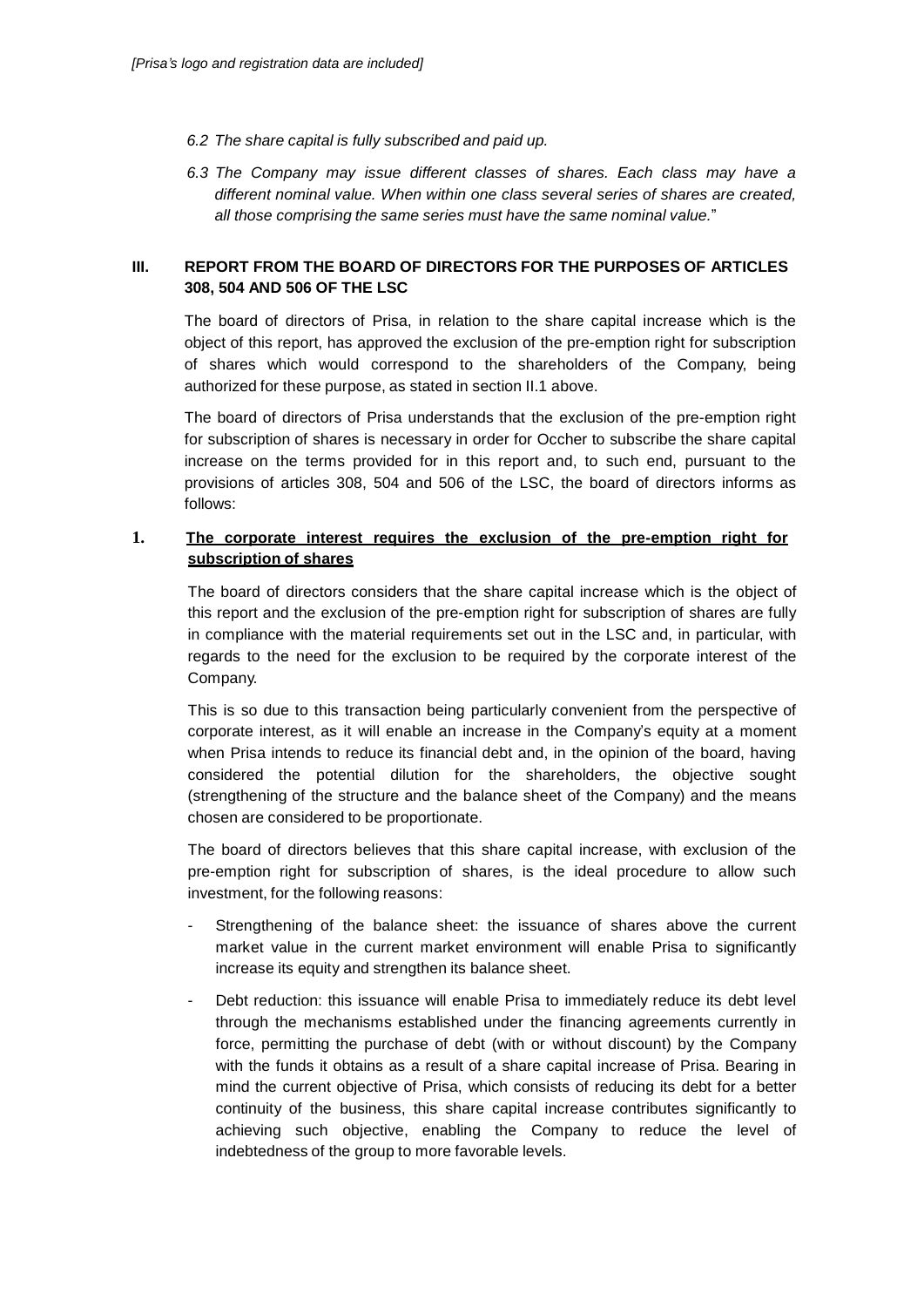- Feasibility of the execution: a structure different to that of the transaction described herein, such as a share capital increase without the exclusion of the pre-emption right for subscription of shares or through an accelerated book building process, would delay the procedure of capturing resources necessary in the short term in order for the Company to be able to carry out the deleveraging and debt reduction process. Furthermore, (i) the volatile and unforeseeable nature of the stock market suggests that the share capital increase resolution should be adopted and executed as soon as possible, which would not be feasible if any of the other alternative structures mentioned previously were chosen, and (ii) the issuance price (nominal and share premium) agreed and committed by Occher on the terms set out in this report would be difficult to be proposed and implemented in a share capital increase with a pre-emption right for subscription of shares.
- Cost saving: the costs of a transaction of this nature, aimed at one single investor identified before it being executed, are lower than those of the other transactions described herein above, as neither the payment of management, placement or underwriting fees nor any expenses associated with these types of transactions are required. The cost saving means a better use of the resources obtained from the share capital increase.
- Improvement in the market conception to which the group of the Company belongs: the entry of resources into the Company shows an improvement in the growth forecast of the Prisa group and greater trust in its strategy and the measures adopted within the debt reduction process, all of which is carried out with the aim of seeking the continuity of the business of the group.

#### **2. Issuance price and cash consideration**

Article 506.4 of the LSC sets out that, in order for the Company's governing body to be entitled to pass a resolution for a share capital increase with the exclusion of the preemption right for subscription of shares, apart from this being required by the corporate interest, it is necessary for the amount of the nominal value of the shares to be issued plus, where applicable, the amount of the share premium to be equal to the fair value validated by the accounts auditor appointed by the Commercial Registry, other than the accounts auditor of the Company, as stated in its report, drafted for these purposes at its own responsibility.

Article 504 of the LSC establishes that, in case of listed companies, such as the Company, the fair value will be deemed to be the market value which, unless otherwise justified, will be presumed to be that established by reference to the stock market listing.

The average weighted listing of the Prisa share at the closure of the last session prior to the issuance of this report, i.e. on July 21, 2014, was 0.312 and the average weighted listing by movement of the ordinary Class A shares of the Company in the three-month period prior to July 21, 2014 (i.e. from April 22 until July 21) was 0.377.

Since the issuance price (nominal value plus share premium) of the share capital increase which is the object of this report is Euro 0.53 per share, i.e. 69% and 40.5% greater than the referred listed values, the issuance price envisaged meets the legal requirements described and is clearly above the fair value of the shares of Prisa.

#### **IV. PROPOSAL FOR RESOLUTION OF A SHARE CAPITAL INCREASE**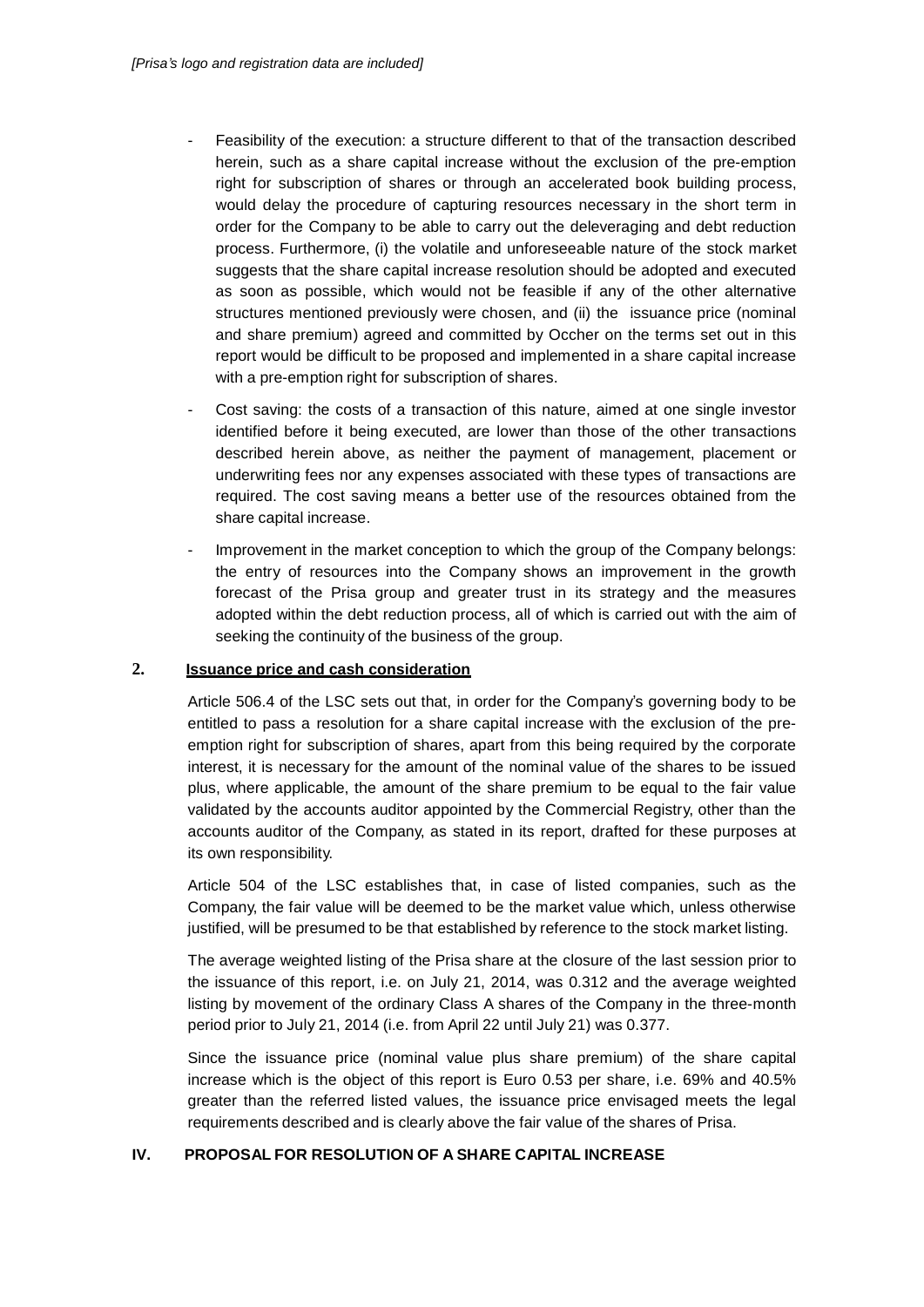The full text of the share capital increase resolution adopted by the board of directors reads as follows:

"*In relation with the proposal of "Share capital* i*ncrease of the Company for a nominal amount of €18,867,924.50, through the issuance of a total of 188,679,245 ordinary Class A shares and with the exclusion of the pre-emption right for subscription of shares and delegation for the execution and formalization of the foregoing resolution" , the compulsory directors' report is approved (hereinafter, the "directors' report) drafted complying with the provisions established in sections 286, 297.1 b), 308 y 506 of the Spanish Companies Act and the following resolution is approved":*

*"Share capital* **i***ncrease of the Company for a nominal amount of €18,867,924.50, through the issuance of a total of 188,679,245 ordinary Class A shares and with the exclusion of the pre-emption right for subscription of shares. Delegation for the execution and formalization of the foregoing resolutions.*

## **(a)** *Share capital increase by means of cash contributions*

*Under the authorization granted by the Ordinary General Shareholders' Meeting held on June 22, 2013, as set out in item nine of the agenda, it was agreed to increase the share capital Euro 18.867.924,5, through the issuance of a total of 188,679,245 ordinary Class A shares, of Euro 0.10 nominal value each, represented through book entries, with a issuance price of a total of Euro 81,132,075.35.*

## **(b)** *Issuance price of the shares*

*The issuance price (nominal plus share premium) of each new share will be Euro 0.53 per share.*

## **(c)** *Target of the share capital increase*

*The share capital increase is aimed at Consorcio Transportista Occher, S.A. de C.V. ("Occher"), Mexican company existing and incorporated by means of the public deed granted by the notary of Naucalpan de Juárez, Estado de México (México), on March 26, 2012, under the number 42,795 filed with the Public Commercial Registry of Distrito Federal (México) under the mercantile elecotronic paper number 420.296, with Key of the Federal Register of TaxPayers ("Clave del Registro Federal de Contribuyentes") CTO120326UM0, which undertakes at this board of directors meeting in respect of Prisa the obligation to subscribe in full the share capital increase.*

## **(d)** *Rights of the new shares*

*The new shares will confer on their holders the same political and economic rights the as ordinary Class A shares of the Company currently in circulation, as from the date on which the corresponding share capital increase is registered with the Commercial Registry and will be represented through book entries.*

## **(e)** *Pre-emption right for subscription of shares*

*Under the authorization granted by the Ordinary General Shareholders' Meeting held on June 22, 2013, as set out in item nine of the agenda, the board of directors agrees to totally exclude the pre-emption right for subscription of shares of the shareholders of the Company in relation*  to this share capital increase, due to the reasons set forth in the directors' report drafted on the *date hereof and in order to protect the corporate interest of Prisa.*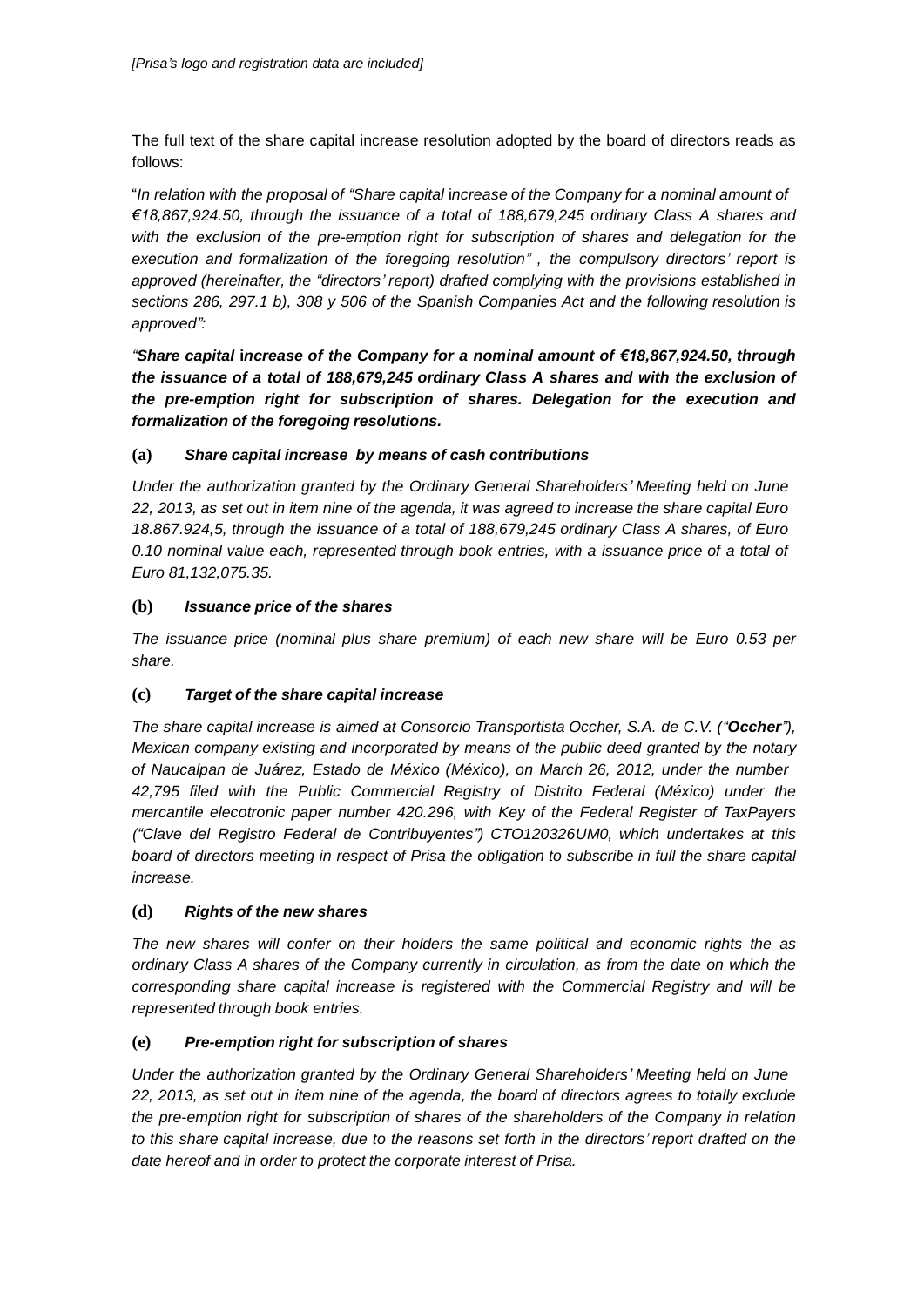## **(f)** *Condition for the subscription and disbursement of the share capital increase*

*The subscription and disbursement of the shares of this share capital increase is subject to the prior obtaining of the compulsory report to be issued by the accounts auditor appointed by the Commercial Registry on the fair value of the shares, the book value ("valor teórico") of the preemption right for subscription of shares proposed to be excluded and the reasonableness of the data contained in the directors' report.*

*In the event this condition is not fulfilled within the 65 calendar days following the date on which the accounts auditor appointed by the Commercial Registry accepts its appointment, this resolution and the directors'report shall be rendered void of effect.*

## **(g)** *Admission to trading of the shares*

*A request is hereby made for the admission to trading of the ordinary Class A shares issued by the Company as a result of this share capital increase on the Stock Exchanges of Madrid, Barcelona, Bilbao and Valencia, and any other national or foreign markets in which the shares of the Company are admitted to trading.*

*The board of directors is empowered to request, should it deem this appropriate, the admission to trading of the ordinary Class A shares issued by virtue of this resolution on the New York Stock Exchange, through the issuance of the appropriate "American Depositary Shares" or on any other foreign secondary markets it may deem appropriate or convenient.*

## **(h)** *Subscription and disbursement*

*The subscription and simultaneous full disbursement of the total price of the new shares must be made within the ten calendar days following the date on which the report of the accounts auditor appointed by the Commercial Registry is issued.*

*Occher, duly represented and in attendance at this meeting, has ratified its undertaking to fully subscribe and pay up the share capital increase within the above referred period, provided that the accounts auditor appointed by the Commercial Registry has issued the relevant report.*

*To these effects, on the business day following the date on which the expert delivers its report to the Company, the Company shall notify Occher in writing that such condition has been met, to which end it will attach a copy of such report, indicating it may proceed with the disbursement, within the period established.*

## **(i)** *Ratification of the request for the appointment of an expert*

*The board of directors is aware that, with the intention of facilitating and accelerating the process for the share capital increase, prior to the date hereof the Company has asked the Commercial Registry to appoint an accounts auditor different to the auditor of the accounts of*  Prisa, pursuant to article 308 of the LSC, in order for it to issue a report on the fair value of the *shares, the book value ("valor teórico") of the pre-emption right for subscription of shares proposed to be excluded and the reasonableness of the data contained in the directors' report. As of the date hereof such expert has not yet been appointed by the Commercial Registry.*

*In view of the foregoing, it is agreed to ratify such appointment request.*

## **(j)** *Execution of the share capital increase*

*The Delegate Committee, the Chairman or Chief Executive Officer ("Consejero Delegado"), under the delegation of powers approved in section (j) below, may, once the subscription and*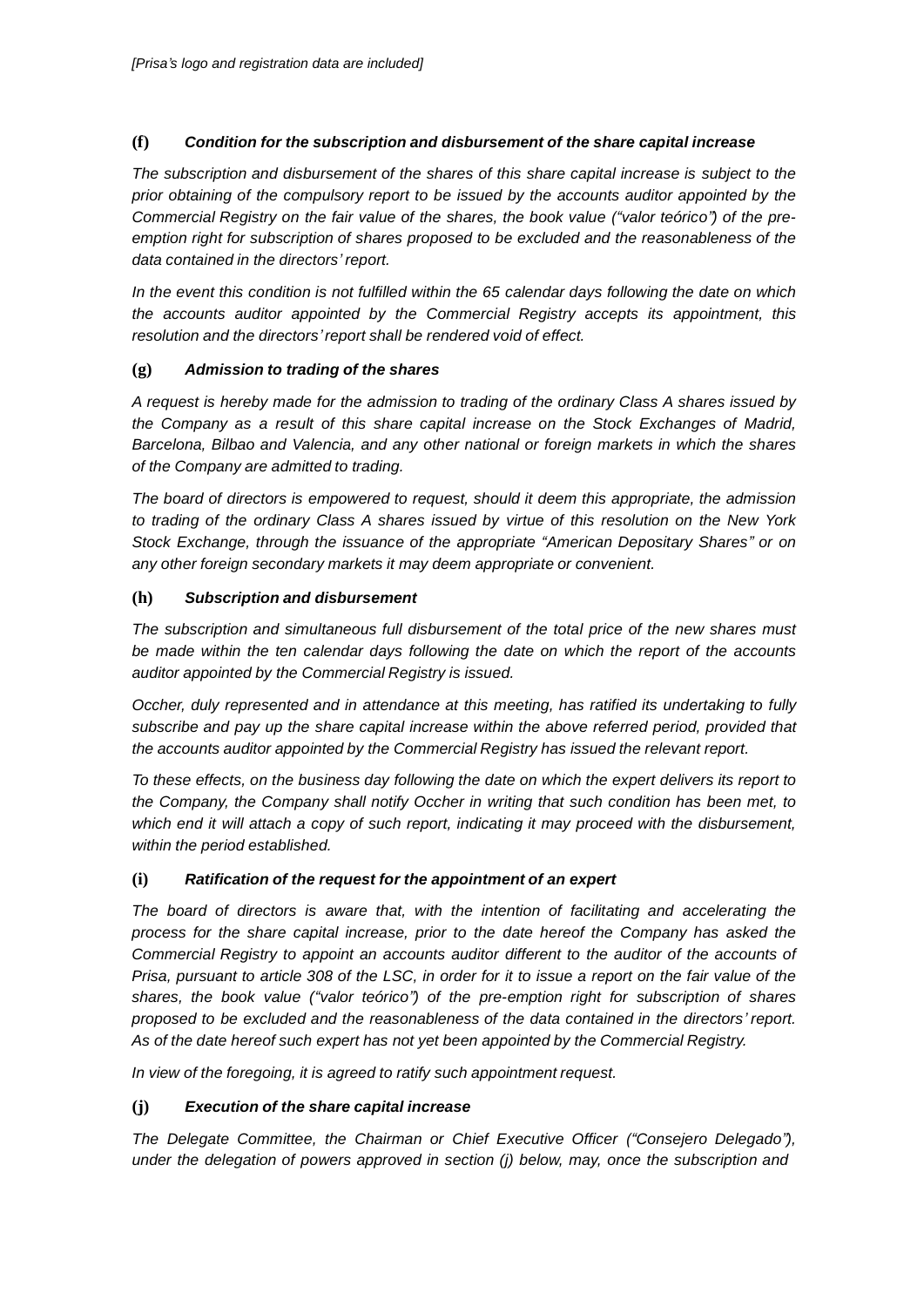*total disbursement of the share capital increase of this resolution have been verified, declare the share capital increase to be subscribed and paid up and, therefore, executed, and declare the wording of article 6 of the Company By-Laws to be amended, in order to reflect the new share capital figure and number of shares resulting therefrom.*

*For the purposes of the provisions of article 167 of the Spanish Regulations of the Commercial Registry ("Reglamento del Registro Mercantil"), the Delegate Committee, the Chairman or Chief Executive Officer ("Consejero Delegado"),, under the delegation of powers approved in section (j) below, will also state the amount drawn down in respect of the limit established in the authorization to increase the share capital agreed by the Ordinary General Shareholders' Meeting held on June 22, 2013, and the amount remaining to be drawn down.*

## **(k)** *Delegation of powers*

*Notwithstanding the delegation of specific powers contained in the foregoing sections, it is agreed to delegate power on the Delegate Committee, the Chairman and Chief Executive Officer ("Consejero Delegado"), so that any of them, individually and joint and severally, may execute this resolution, being, in particular and without limitation, entitled to:*

- (i) *Appreciate and freely verify whether the condition to which this resolution is subject has been met, notify this to Occher and ask Occher to proceed with the disbursement.*
- (ii) *Declare the share capital increase closed once the new shares have been subscribed and paid up (whether in full or not) by Occher, granting as many public and/or private documents as may be appropriate for the execution of the share capital increase and declaring the wording of the article of the Company's By-Laws regarding the share capital to be amended on the terms set forth in section II.6 of the directors' report on the share capital increase or, in the case that between the date of the approval of this report by the board of directors and the closure of this capital increase, any amendment on the share capital amount occurs as a consequence of a capital increase, to amend the drafting of the by-laws regarding the share capital taking into consideration such capital increase.*
- (iii) *Appear before a notary public and grant the corresponding public deed of share capital increase, and file any such public deed for registration with the Commercial Registry, and make any compulsory announcements of the issuance, as well as to grant any public or private documents necessary in order to declare the closure of the subscription of the share capital increase.*
- (iv) *Request the admission to trading of the ordinary Class A shares issued by the Company on the Stock Exchanges of Madrid, Barcelona, Bilbao and Valencia, and any other national or foreign markets in which the shares of the Company are admitted to trading and the admission to trading of the shares Class A issued by virtue of capital increase resolutions on the New York Stock Exchange through the issuance of the appropriate "American Depositary Shares" or on any other foreign secondary markets it may deem appropriate or convenient.*
- (v) *Draft, subscribe and submit, where applicable, to the CNMV or any other relevant supervisory authorities, in relation to the issuance and admission to trading of the new shares, the Information Prospectus and as many supplements thereto as may be necessary, assuming responsibility for the same, as well as any other documents an information required in fulfillment of the provisions of the Security Market Act 24/1988, of*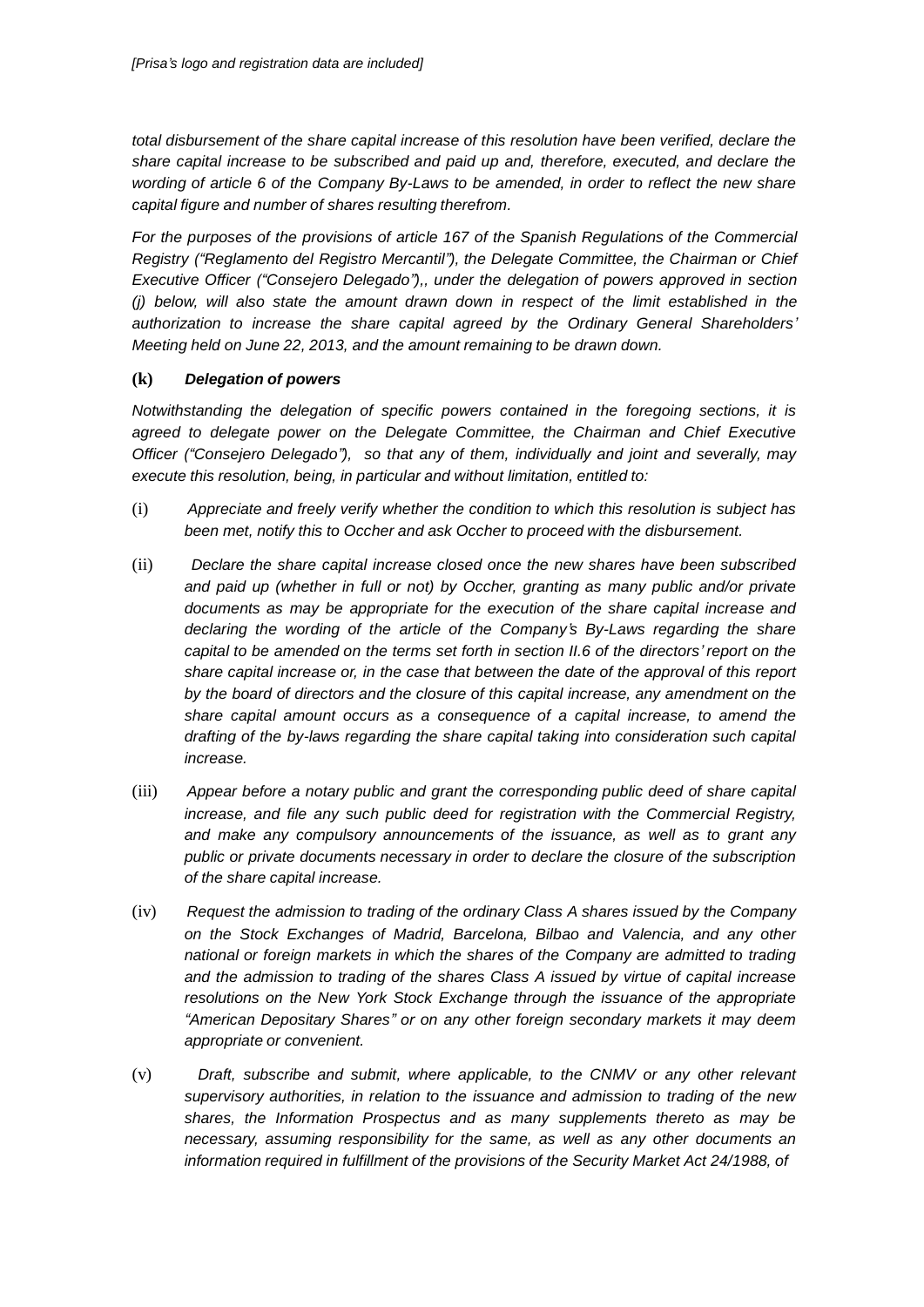*July 28, and of Royal Decree 1310/2005, of November 4 (amended by Royal Decree 1698/2012, of December 21), on matters of the admission to trading of securities on official secondary markets, public or subscription offers and the prospectus required to such end, to the extent applicable; furthermore, carry out in the name of the Company any action, declaration or procedure required before the CNMV, Iberclear, the Stock Exchange Governing Bodies and any other body or entity or public or private registry, whether Spanish or foreign, and carry out all procedures necessary so that the new ordinary Class A shares resulting from the share capital increase might be recorded in the accounting records of Iberclear and admitted to trading on the Stock Exchanges where the shares of the Company currently in circulation are listed, and in the Sistema de Interconexión Bursátil (SIBE).*

- (vi) *Remedy, clarify, interpret, specify or complement any resolutions taken by this board of directors, or those arising from any deeds or documents granted in execution of the same and, in particular, any defects, omissions or errors, of content or form, which might prevent the issuance of the report of the accounts auditor appointed by the Commercial Registry or the recording of the resolutions and their consequences in the Commercial Registry, Official Registries of the CNMV or any others.*
- (vii) *Grant, on behalf of the Company, any public or private documents as may be necessary or convenient for the share capital increase which is the object of this resolution and, in general, perform as many procedures as may be necessary for the execution of this resolution and the effective placement into circulation of the shares*."

This report is drafted and approved on July 22, 2014."

And in witness thereof, I issue this certificate in Madrid, on July 24, 2014.

[*signature of the chairman and secretary of the board of directors of Promotora de Informaciones, S.A. follow*]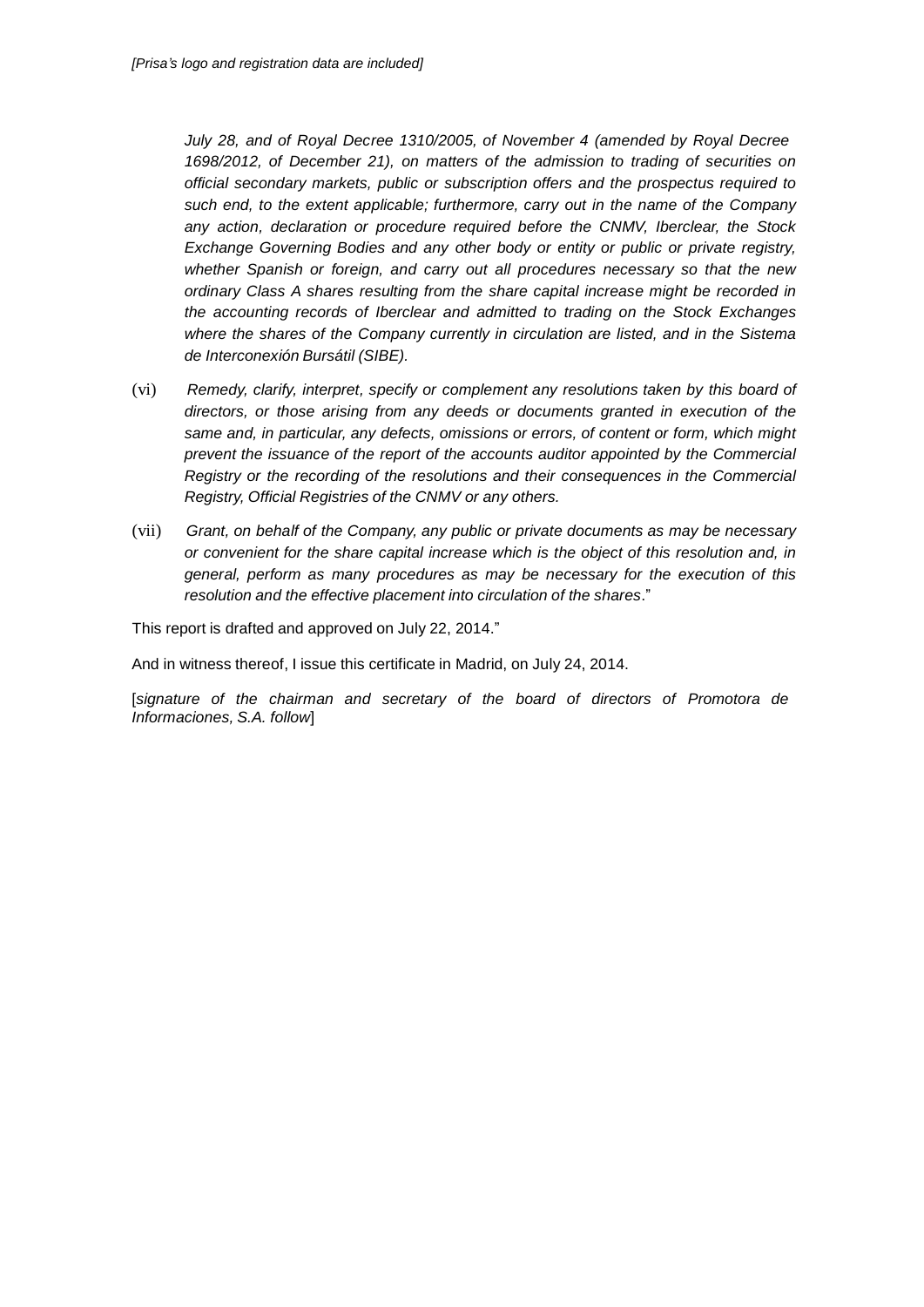# **ANNEX II**

Certification of Sociedad Rectora de la Bolsa de Valores de Madrid, S.A.